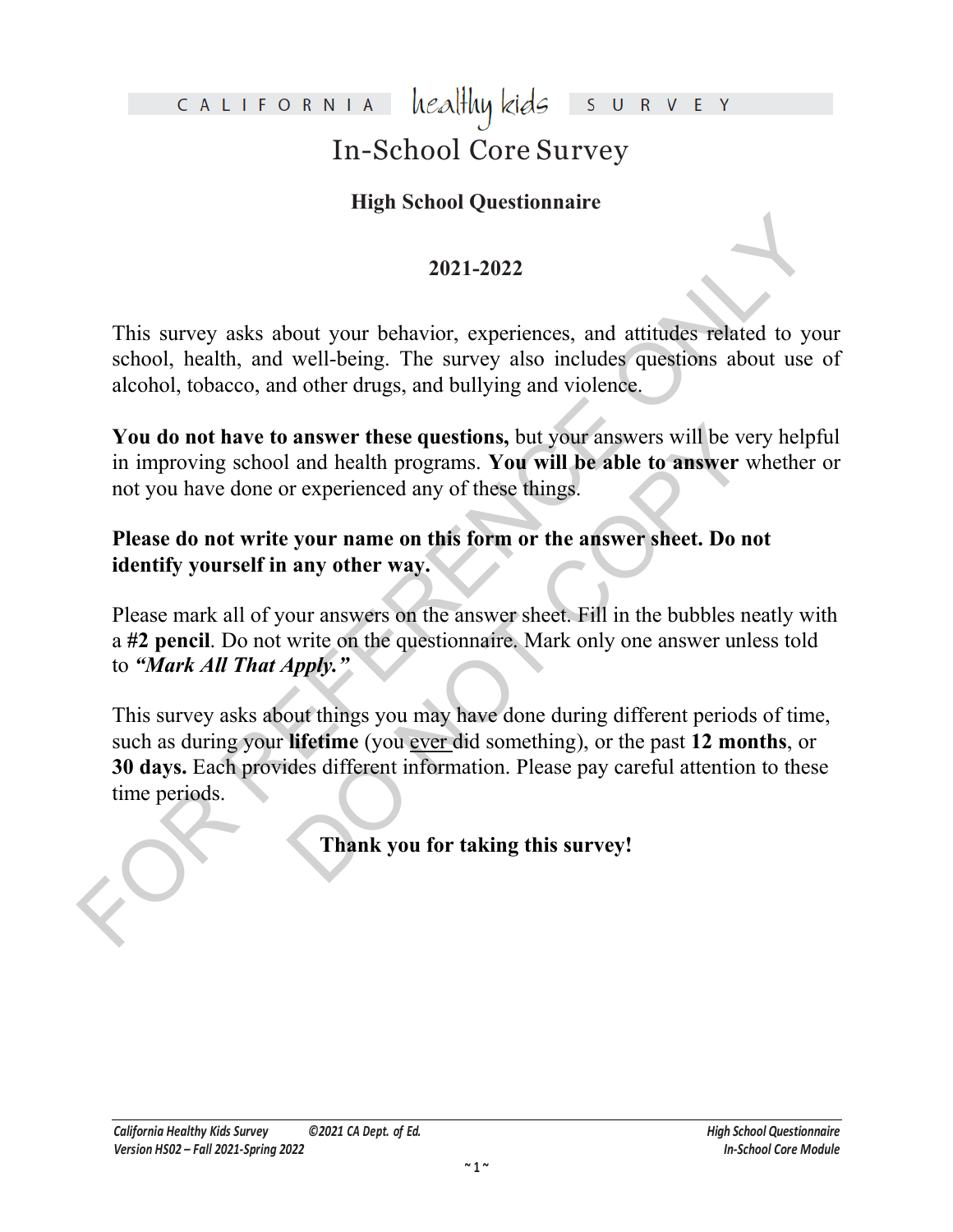# healthy kids CALIFORNIA In-School Core Survey

# **Your School Schedule**

This year, some students have returned to their school buildings to attend<br>school. Some students are working from home and not going to the school<br>buildings at all. And some students are doing a combination of both.<br>1. Wh **This year, some students have returned to their school buildings to attend school. Some students are working from home and not going to the school buildings at all. And some students are doing a combination of both.**

- **1.** Which of the following best describes your school schedule during the past 30 days?
	- **A)** I went to school in person at my school building for the entire day, Monday through Friday. [**In-School Model**]
	- **B)** I participated in school from home for the entire day on most or all weekdays and did not go to school in person. [**Remote Learning Model**]
	- Son. [Remote Learning Model]<br>
	Son. [Remote Learning Model]<br>
	in school from home on other weekdays. [Hybrid Model]<br>
	ool in person at my school building for half of the day and participated in<br>
	uring the other half of the da **C)** I went to school in person at my school building for the entire day on some weekdays and participated in school from home on other weekdays. [**Hybrid Model**]
	- **D)** I went to school in person at my school building for half of the day and participated in classes from home during the other half of the day on most or all weekdays. [**Hybrid Model**]

# **Next, we would like some background information about you.**

### **2.** What grade are you in?

- **A)** 6th grade
- **B)** 7th grade
- **C)** 8th grade
- **D)** 9th grade
- **E)** 10th grade
- **F)** 11th grade **G)** 12th grade
- **H)** Other grade
- **I)** Ungraded

- **3.** What is your gender?
	- **A)** Male
	- **B)** Female
	- **C)** Nonbinary
	- **D)** Something else
- Some people describe themselves as transgender when how they think or feel about their gender is different from the sex they were assigned at birth. Are you transgender?
	- **A)** No, I am not transgender
	- **B)** Yes, I am transgender
	- **C)** I am not sure if I am transgender
	- **D)** Decline to respond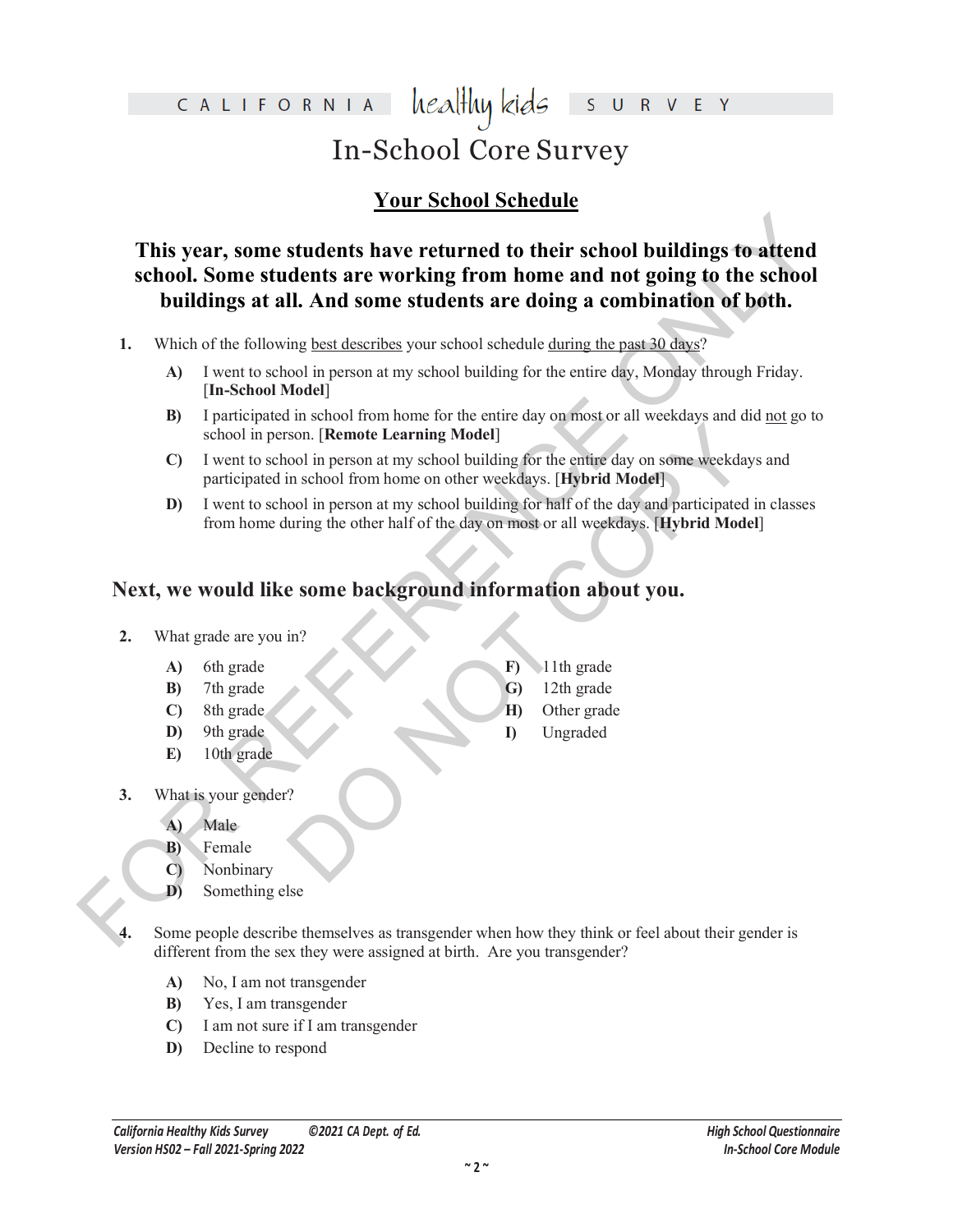#### healthy kids CALIFORNIA S.  $\mathsf R$  $\mathsf{V}$ E In-School Core Survey

### **5.** Which of the following best describes you?

- **A)** Straight (not gay)
- **B)** Lesbian or Gay
- **C)** Bisexual
- **D)** Something else
- **E)** Not sure
- **F)** Decline to respond

**6.** What is your race or ethnicity? *(Mark All That Apply.)*

- **A)** American Indian or Alaska Native
- **B)** Asian or Asian American
- **C)** Black or African American
- **D)** Hispanic or Latinx
- **E)** Native Hawaiian or Pacific Islander
- **F)** White
- **G)** Something else
- A) Straight (not gey)<br>
(B) Leisbuan or Gay<br>
(D) Bostom or Gay<br>
(D) Something else<br>
(B) Not state<br>
(B) Something else<br>
(B) Not state<br>
(B) Something else<br>
(B) Antiox (notice and not chase Native Comparison of Pacific Island an American<br>
Converting else<br>
Latinx<br>
Converting else<br>
Latinx<br>
Pacific Islander, which groups best describe you? (Mark All That Apply.)<br>
bly; I am not Asian or<br>
Converting the Supply."<br>
Converting to the Pacific Islander<br> **7.** If you are Asian or Pacific Islander, which groups best describe you? *(Mark All That Apply.)*  If you are **not** of Asian or Pacific Islander background, mark "A) Does not apply."
	- **A)** Does not apply; I am not Asian or Pacific Islander
	- **B)** Asian Indian
	- **C)** Cambodian
	- **D)** Chinese
	- **E)** Filipino
	- **F)** Hmong
- **G)** Japanese
- **H)** Korean
- **I)** Laotian
	- **J)** Vietnamese
	- **K)** Native Hawaiian, Guamanian, Samoan, Tahitian, or other Pacific Islander
	- **L)** Other Asian
- **8.** If you are Hispanic or Latinx, which groups best describe you? *(Mark All That Apply.)*  If you are **not** of Hispanic or Latinx background, mark "A) Does not apply."
	- **A)** Does not apply; I am not Hispanic or Latinx
	- **B)** Colombian
	- **C)** Cuban
	- **D)** Dominican
	- **E)** Guatemalan
	- **F)** Honduran
	- **G)** Mexican
	- **H)** Puerto Rican
	- **I)** Salvadoran
	- **J)** Other Hispanic or Latinx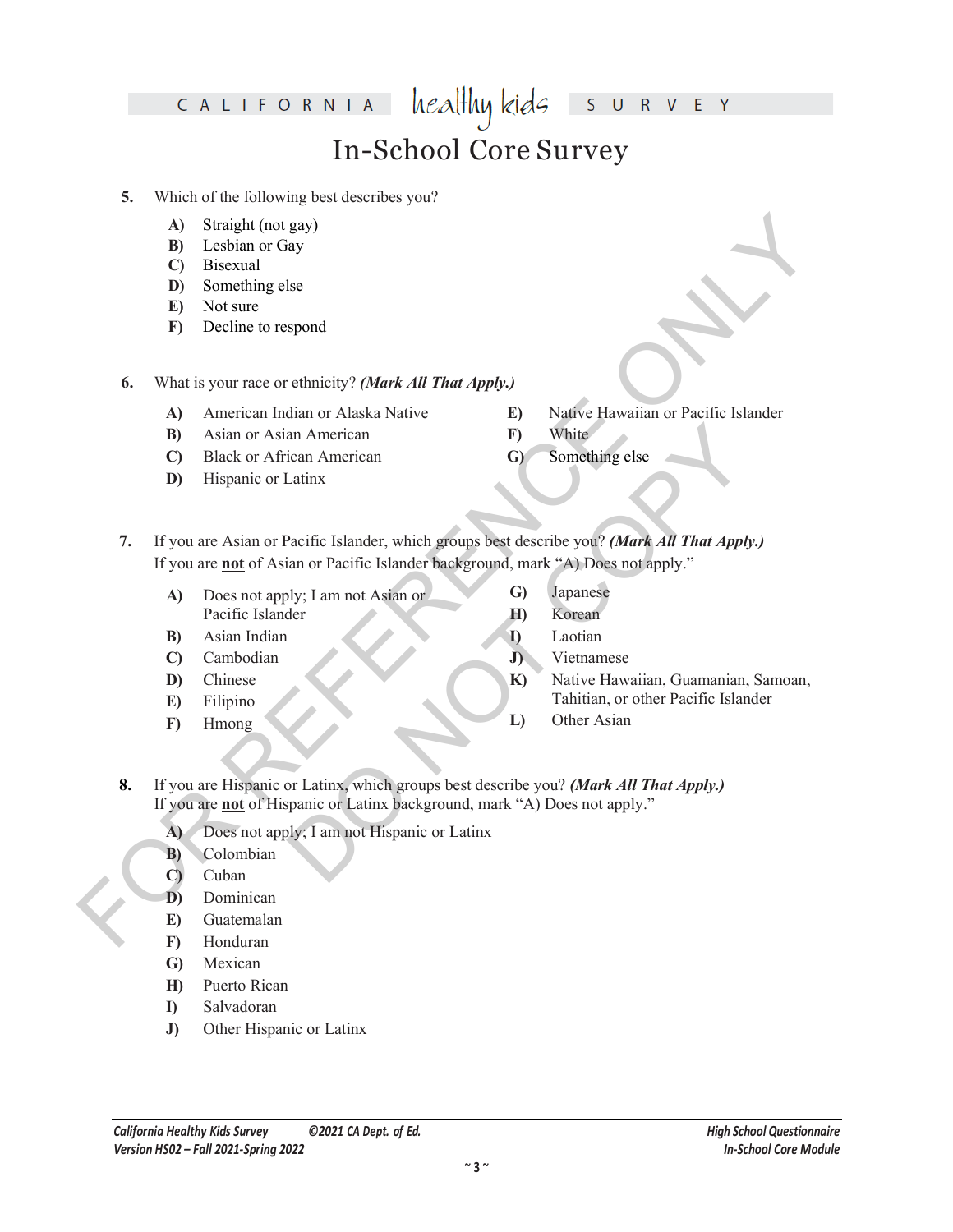#### healthy kids CALIFORNIA E Y  $\mathsf{S}$  $\overline{\mathsf{R}}$  $V$  $\cup$ In-School Core Survey

- **9.** What best describes where you live? A home includes a house, apartment, trailer, or mobile home.
	- **A)** A home with one or more parent or guardian
	- **B)** Other relative's home
	- **C)** A home with more than one family
	- **D)** Friend's home
- **E)** Foster home, group care, or waiting placement
- **F)** Hotel or motel
- **G)** Shelter, car, campground, or other transitional or temporary housing
- **H)** Other living arrangement
- **10.** What is the highest level of education your parents or guardians completed? *(Mark the educational level of the parent or guardian who went the furthest in school.)*
	- **A)** Did not finish high school
	- **B)** Graduated from high school
	- **C)** Attended college but did not complete four-year degree
	- **D)** Graduated from college
	- **E)** Don't know
- 9. What less these possible and the computer of Albom michales a house, approach, then the control home with one or more parts of  $\theta$ . Destribution, group care, or availing guardian (C) A home with more than one family h high school<br>
om high school<br>
elge but did not complete four-year degree<br>
om college<br>
or reduced-price lunches at school? (Receiving free or reduced-price lun<br>
school is provided to you for free or you pay less for it.)<br> **11.** Is your father, mother, or guardian currently in the military (Army, Navy, Marines, Air Force, National Guard, or Reserves)?
	- **A)** No
	- **B)** Yes
	- **C)** Don't know
	- **12.** Do you receive free or reduced-price lunches at school? *(Receiving free or reduced-price lunches means that lunch at school is provided to you for free or you pay less for it.)*
		- **A)** No
		- **B)** Yes
		- **C)** Don't know

### **13.** What language is spoken most of the time in your home?

- **A)** English
- **B)** Spanish
- **C)** Mandarin
- **D)** Cantonese
- **E)** Taiwanese
- **F)** Tagalog
- **G)** Vietnamese
- **H)** Korean
- **I)** Arabic
- **J)** Other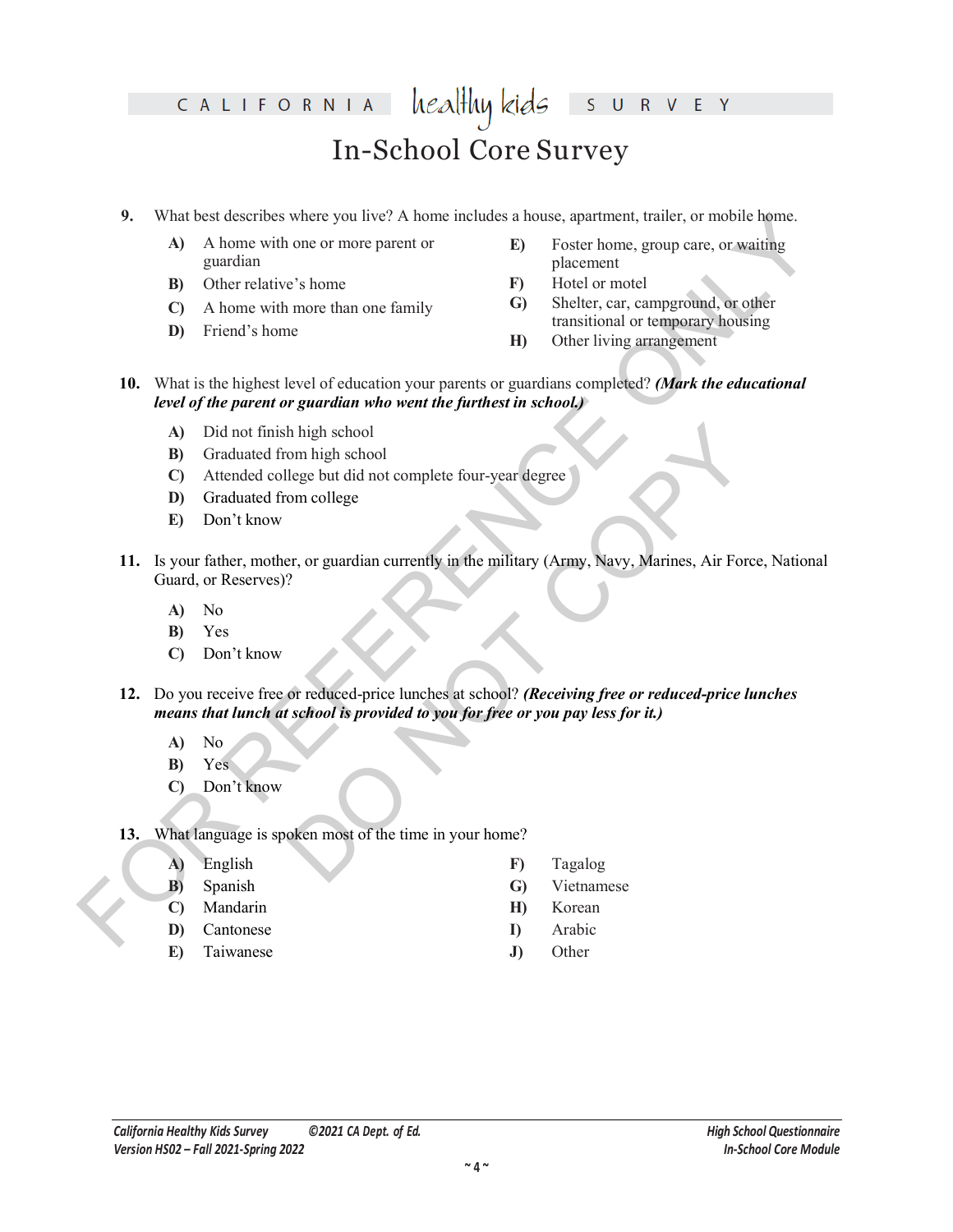# healthy kids survey CALIFORNIA In-School Core Survey

|      |                            |                                                                                             | Very<br>Well | Well                  | Not<br>Well   | Not<br>At All |
|------|----------------------------|---------------------------------------------------------------------------------------------|--------------|-----------------------|---------------|---------------|
| 13.A |                            | <b>Understand English</b>                                                                   | A            | $\bf{B}$              | $\mathcal{C}$ | D             |
| 13.B |                            | Speak English                                                                               | $\mathbf A$  | $\boldsymbol{B}$      |               | D             |
| 13.C |                            | Read English                                                                                | A            | B                     | Ċ             | D             |
| 13.D |                            | Write English                                                                               | A            | $\overline{B}$        | $\mathbf C$   | D             |
| 14.  |                            | What time did you go to bed last night?                                                     |              |                       |               |               |
|      | A)                         | Before 7:00 pm                                                                              | E)           | 10:00-10:59 pm        |               |               |
|      | B)                         | 7:00-7:59 pm                                                                                | $\bf{F}$     | 11:00-11:59 pm        |               |               |
|      | $\mathbf{C}$               | 8:00-8:59 pm                                                                                | G)           | 12:00-12:59 am        |               |               |
|      | D)                         | 9:00-9:59 pm                                                                                | H)           | After 1:00 am         |               |               |
| 15.  |                            | Did you eat breakfast today?                                                                |              |                       |               |               |
|      | A)                         | No                                                                                          |              |                       |               |               |
|      | B)                         | Yes                                                                                         |              |                       |               |               |
| 16.  |                            | In the past 30 days, how often did you miss an entire day of school for any reason?         |              |                       |               |               |
|      | A)                         | I did not miss any days of school in the                                                    | $\mathbf{C}$ | 2 days                |               |               |
|      | $B$ )                      | past 30 days<br>1 day                                                                       | D)           | 3 or more days        |               |               |
| 17.  |                            | How many days a week do you usually go to your school's afterschool program?                |              |                       |               |               |
|      | A)                         | I do not attend my school's afterschool                                                     |              | 3 days<br>$\bf{D}$    |               |               |
|      |                            | program                                                                                     |              | 4 days<br>E)          |               |               |
|      | <b>B</b> )<br>$\mathbf{C}$ | 1 day<br>2 days                                                                             |              | $\mathbf{F}$ ) 5 days |               |               |
| 18.  |                            | During the past 12 months, how would you describe the grades you mostly received in school? |              |                       |               |               |
|      | A)                         | Mostly A's                                                                                  | E)           | Mostly C's            |               |               |
|      | B)                         | A's and B's                                                                                 | $\bf{F}$     | C's and D's           |               |               |
|      |                            |                                                                                             |              |                       |               |               |
|      | $\mathbf{C}$               | Mostly B's                                                                                  | $\mathbf{G}$ | Mostly D's            |               |               |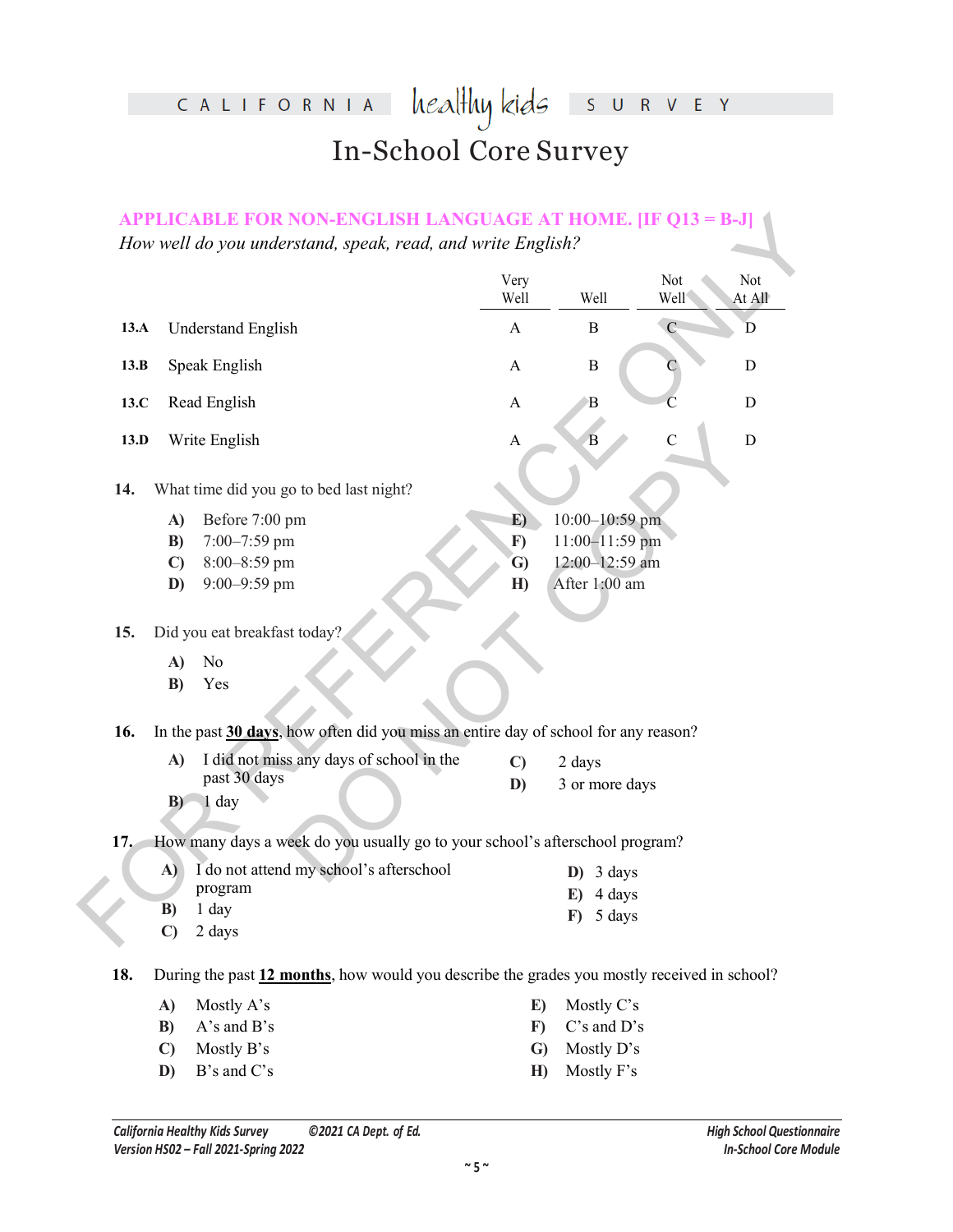#### healthy kids CALIFORNIA V E Y  $\overline{\mathsf{S}}$  $\overline{\mathsf{R}}$ In-School Core Survey

- **19.** In the past **30 days**, did you miss a day of school for any of the following reasons? *(Mark All That Apply.)*
	- **A)** Does not apply; I didn't miss any school
	- **B)** Illness (feeling physically sick), including problems with breathing or your teeth
	- **C)** Were being bullied or mistreated at school
	- **D)** Felt very sad, hopeless, anxious, stressed, or angry
	- **E)** Didn't get enough sleep
	- **F)** Didn't feel safe at school or going to and from school
- **G)** Had to take care of or help a family member or friend
- **H)** Wanted to spend time with friends
- **I)** Used alcohol or drugs
- **J)** Were behind in schoolwork or weren't prepared for a test or class assignment
- **K)** Were bored or uninterested in school

- **L)** Had no transportation to school
- **M)** Other reason

### *How strongly do you agree or disagree with the following statements?*

|     | 19. In the past 30 days, did you miss a day of school for any of the following reasons? (Mark All That<br><i>Apply.</i> )                        |                                |                                                                         |                                                                                 |             |                   |  |  |  |  |
|-----|--------------------------------------------------------------------------------------------------------------------------------------------------|--------------------------------|-------------------------------------------------------------------------|---------------------------------------------------------------------------------|-------------|-------------------|--|--|--|--|
|     | Does not apply; I didn't miss any school<br>A)<br>Illness (feeling physically sick),<br>B)<br>including problems with breathing or<br>your teeth | $\mathbf{G}$<br>H)<br>$\bf{I}$ | member or friend<br>Used alcohol or drugs                               | Had to take care of or help a family<br>Wanted to spend time with friends       |             |                   |  |  |  |  |
|     | Were being bullied or mistreated at<br>$\mathbf{C}$<br>school                                                                                    | J)                             |                                                                         | Were behind in schoolwork or weren't<br>prepared for a test or class assignment |             |                   |  |  |  |  |
|     | Felt very sad, hopeless, anxious, stressed,<br>D)<br>or angry                                                                                    | $\mathbf{K}$                   | Were bored or uninterested in school<br>Had no transportation to school |                                                                                 |             |                   |  |  |  |  |
|     | Didn't get enough sleep<br>E)<br>Didn't feel safe at school or going to and<br>F)<br>from school                                                 | L)<br>Other reason<br>M        |                                                                         |                                                                                 |             |                   |  |  |  |  |
|     | How strongly do you agree or disagree with the following statements?                                                                             |                                |                                                                         |                                                                                 |             |                   |  |  |  |  |
|     |                                                                                                                                                  | Strongly<br>Disagree           | Disagree                                                                | Neither<br>Disagree<br>Nor Agree                                                | Agree       | Strongly<br>Agree |  |  |  |  |
| 20. | I feel close to people at this school.                                                                                                           | A                              | $\overline{B}$                                                          | $\mathbf C$                                                                     | $\mathbf D$ | E                 |  |  |  |  |
| 21. | I am happy to be at this school.                                                                                                                 | A                              | $\bf{B}$                                                                | $\mathcal{C}$                                                                   | D           | ${\bf E}$         |  |  |  |  |
| 22. | I feel like I am part of this school.                                                                                                            | A                              | $\bf{B}$                                                                | $\mathsf C$                                                                     | D           | E                 |  |  |  |  |
| 23. | The teachers at this school treat students fairly.                                                                                               | A                              | $\bf{B}$                                                                | $\mathbf C$                                                                     | D           | E                 |  |  |  |  |
| 24. | I feel safe in my school.                                                                                                                        | A                              | $\bf{B}$                                                                | $\mathbf C$                                                                     | D           | E                 |  |  |  |  |
| 25. | My school is usually clean and tidy.                                                                                                             | A                              | $\bf{B}$                                                                | $\mathbf C$                                                                     | D           | E                 |  |  |  |  |
| 26. | Teachers at this school communicate with parents<br>about what students are expected to learn in class.                                          | A                              | $\bf{B}$                                                                | $\mathbf C$                                                                     | $\mathbf D$ | E                 |  |  |  |  |
| 27. | Parents feel welcome to participate at this school.                                                                                              | A                              | $\boldsymbol{B}$                                                        | $\mathcal{C}$                                                                   | D           | Ε                 |  |  |  |  |
| 28. | School staff take parent concerns seriously.                                                                                                     | A                              | $\, {\bf B}$                                                            | $\mathbf C$                                                                     | $\mathbf D$ | E                 |  |  |  |  |
| 29. | It is hard for me to stay focused when doing my<br>schoolwork.                                                                                   | A                              | $\, {\bf B}$                                                            | $\mathbf C$                                                                     | $\mathbf D$ | ${\bf E}$         |  |  |  |  |
| 30. | I try hard to make sure that I am good at my<br>schoolwork.                                                                                      | A                              | $\boldsymbol{B}$                                                        | $\mathcal{C}$                                                                   | D           | E                 |  |  |  |  |
| 31. | I try hard on my schoolwork because I am<br>interested in it.                                                                                    | A                              | $\boldsymbol{B}$                                                        | $\mathcal{C}$                                                                   | ${\rm D}$   | E                 |  |  |  |  |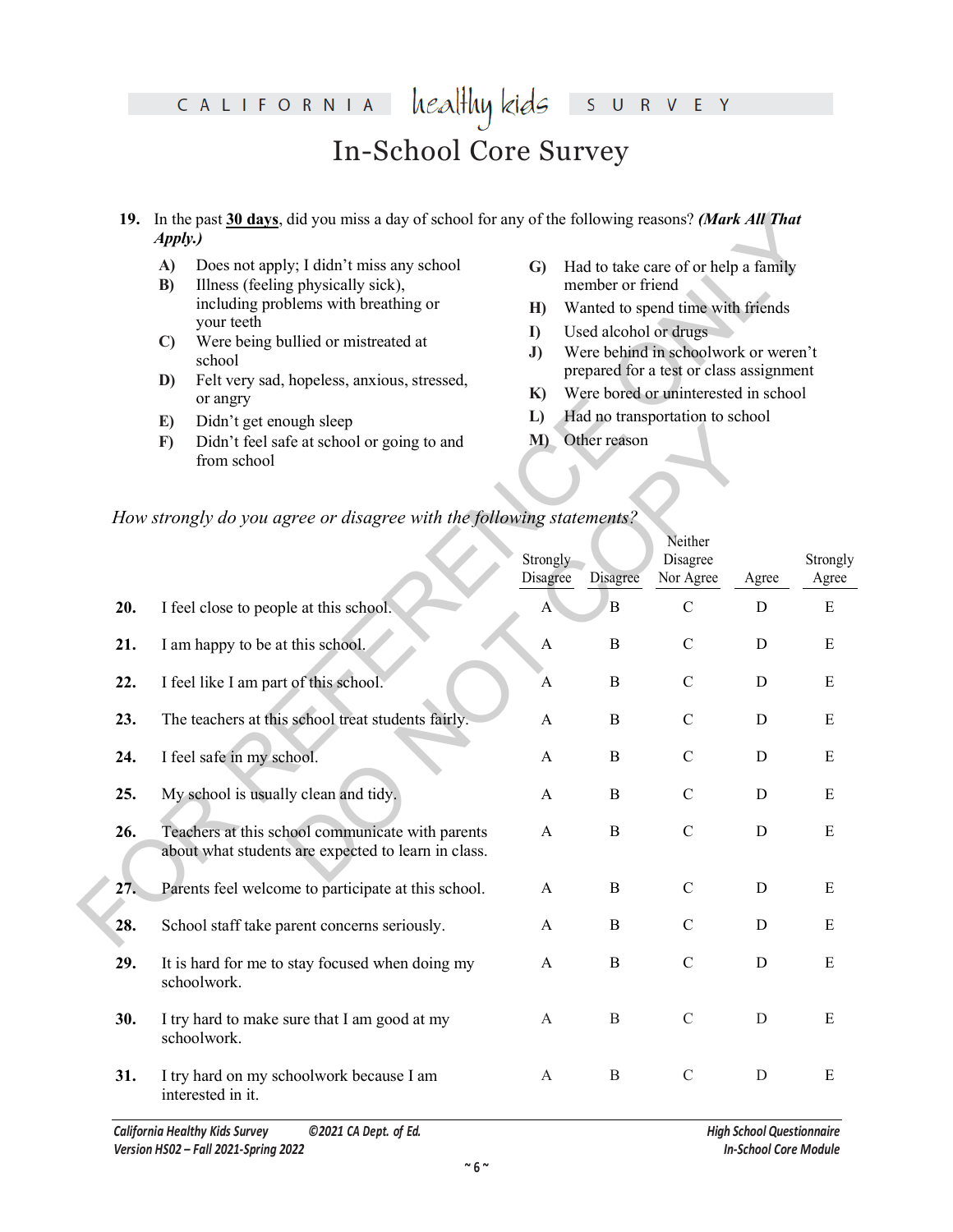# healthykids surver CALIFORNIA In-School Core Survey

|     |                                                                          | Strongly<br>Disagree | Disagree | Neither<br>Disagree<br>Nor Agree | Agree | Strongly<br>Agree |
|-----|--------------------------------------------------------------------------|----------------------|----------|----------------------------------|-------|-------------------|
| 32. | I work hard to try to understand new things when<br>doing my schoolwork. | А                    | В        |                                  |       | Е                 |
| 33. | I am always trying to do better in my schoolwork.                        | А                    |          |                                  |       |                   |

## *How strongly do you agree or disagree with the following statements?*

|     |                                                                          |                       |              |                       | Strongly<br>Disagree        | Disagree                                  | Disagree<br>Nor Agree | Agree                            | Strongly<br>Agree |
|-----|--------------------------------------------------------------------------|-----------------------|--------------|-----------------------|-----------------------------|-------------------------------------------|-----------------------|----------------------------------|-------------------|
| 32. | I work hard to try to understand new things when<br>doing my schoolwork. |                       |              |                       | $\mathbf{A}$                | $\, {\bf B}$                              | $\mathcal{C}$         | $\mathbf D$                      | $\mathbf E$       |
| 33. | I am always trying to do better in my schoolwork.                        |                       |              |                       | $\boldsymbol{\rm{A}}$       | $\, {\bf B}$                              |                       | ${\rm D}$                        | $\mathbf E$       |
|     | How strongly do you agree or disagree with the following statements?     |                       |              |                       |                             |                                           |                       |                                  |                   |
|     |                                                                          | Strongly<br>Disagree  |              |                       |                             |                                           |                       |                                  | Strongly<br>Agree |
|     |                                                                          | $\boldsymbol{0}$      | $\mathbf{1}$ | $\sqrt{2}$            | $\mathbf{3}$                | 5                                         | $\sqrt{ }$            | $\overline{9}$<br>$8\phantom{.}$ | 10                |
| 34. | School is really boring.                                                 | $\boldsymbol{\rm{A}}$ | $\bf{B}$     | $\mathcal{C}$         | $\mathbf{D}$<br>${\bf E}$   | $\overline{\mathrm{F}}$<br>$\overline{G}$ | $\, {\rm H}$          | $\rm I$<br>$\bf J$               | $\rm K$           |
| 35. | School is worthless and<br>a waste of time.                              | $\boldsymbol{\rm{A}}$ | $\mathbf B$  | $\mathcal{C}^{\perp}$ | ${\bf E}$<br>$\overline{D}$ | $\overline{F}$<br>$\mathbf G$             | $\, {\rm H}$          | $\rm I$<br>$\bf J$               | $\rm K$           |
|     |                                                                          |                       |              |                       |                             |                                           |                       |                                  |                   |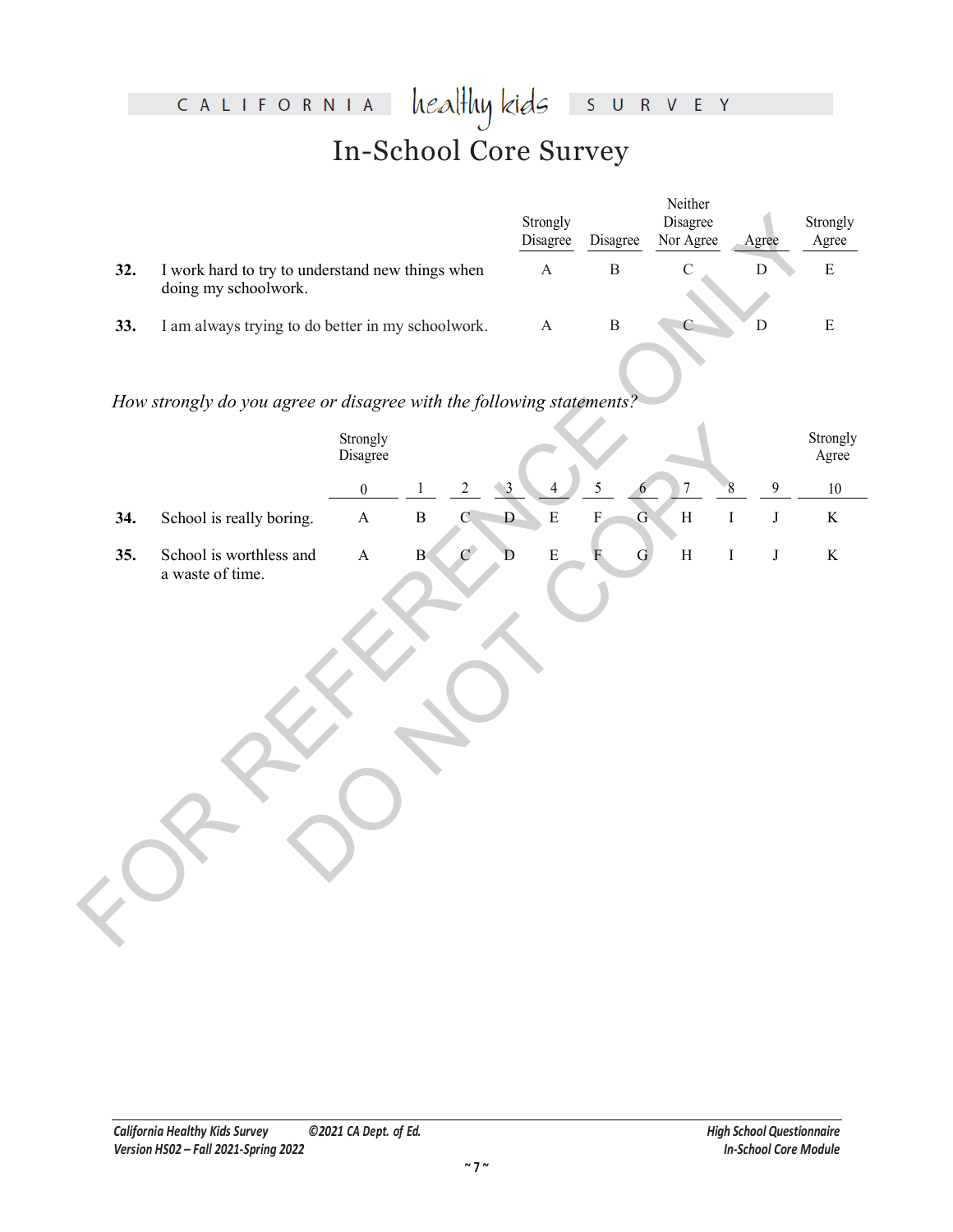#### heal<del>l</del>luy kids CALIFORNIA S U R V E Y

# In-School Core Survey

# **Please mark on your answer sheet how TRUE you feel each of the following statements is about your SCHOOL.**

|     | statements is about your SCHOOL.                      |                    |                  |                            |                   |
|-----|-------------------------------------------------------|--------------------|------------------|----------------------------|-------------------|
|     | There is a teacher or some other adult from my school |                    |                  |                            |                   |
|     |                                                       | Not At<br>All True | A Little<br>True | <b>Pretty Much</b><br>True | Very Much<br>True |
| 36. | who really cares about me.                            | $\mathbf{A}$       | B                | $\mathcal{C}$              | $\mathbf D$       |
| 37. | who tells me when I do a good job.                    |                    | $\mathbf B$      | $\mathcal{C}$              | D                 |
| 38. | who notices when I'm not there.                       | А                  | $\overline{B}$   | $\mathbf C$                | D                 |
| 39. | who always wants me to do my best.                    |                    | B                | C                          | D                 |
| 40. | who checks on how I am feeling.                       | A                  | B                | $\overline{C}$             | D                 |
| 41. | who listens to me when I have something to say.       |                    | $\bf{B}$         | $\mathcal{C}$              | D                 |
| 42. | who believes that I will be a success.                |                    | $\overline{B}$   | $\mathcal{C}$              | D                 |
|     | At school,                                            | Not At<br>All True | A Little<br>True | Pretty Much<br>True        | Very Much<br>True |
| 43. | I do interesting activities.                          | $\mathbf{A}$       | $\, {\bf B}$     | $\mathbf C$                | $\mathbf D$       |
| 44. | I help decide things like class activities or rules.  | $\mathbf{A}$       | $\bf{B}$         | $\mathcal{C}$              | $\mathbf D$       |
| 45. | I do things that make a difference.                   | A                  | $\, {\bf B}$     | $\mathbf C$                | D                 |
| 46. | I have a say in how things work.                      | A                  | $\, {\bf B}$     | $\mathcal{C}$              | $\mathbf D$       |
| 47. | I help decide school activities or rules.             | $\mathbf{A}$       | $\, {\bf B}$     | $\mathcal{C}$              | $\mathbf D$       |
|     |                                                       |                    |                  |                            |                   |

| 38. | who notices when I'm not there.                      | A                  | B                | $\mathcal{C}$       | D                 |
|-----|------------------------------------------------------|--------------------|------------------|---------------------|-------------------|
| 39. | who always wants me to do my best.                   | А                  |                  | C                   | D                 |
| 40. | who checks on how I am feeling.                      | A                  | В                | $\mathcal{C}$       | D                 |
| 41. | who listens to me when I have something to say.      | A                  |                  | $\mathcal{C}$       | D                 |
| 42. | who believes that I will be a success.               | A                  | $\mathbf B$      | $\mathcal{C}$       | D                 |
|     | $At school, \ldots$                                  |                    |                  |                     |                   |
|     |                                                      | Not At<br>All True | A Little<br>True | Pretty Much<br>True | Very Much<br>True |
| 43. | I do interesting activities.                         | $\mathbf{A}$       | B                | $\mathcal{C}$       | D                 |
| 44. | I help decide things like class activities or rules. | $\mathbf{A}$       | B                | $\mathcal{C}$       | D                 |
| 45. | I do things that make a difference.                  | A                  | B                | $\mathcal{C}$       | D                 |
| 46. | I have a say in how things work.                     | A                  | B                | $\mathcal{C}$       | D                 |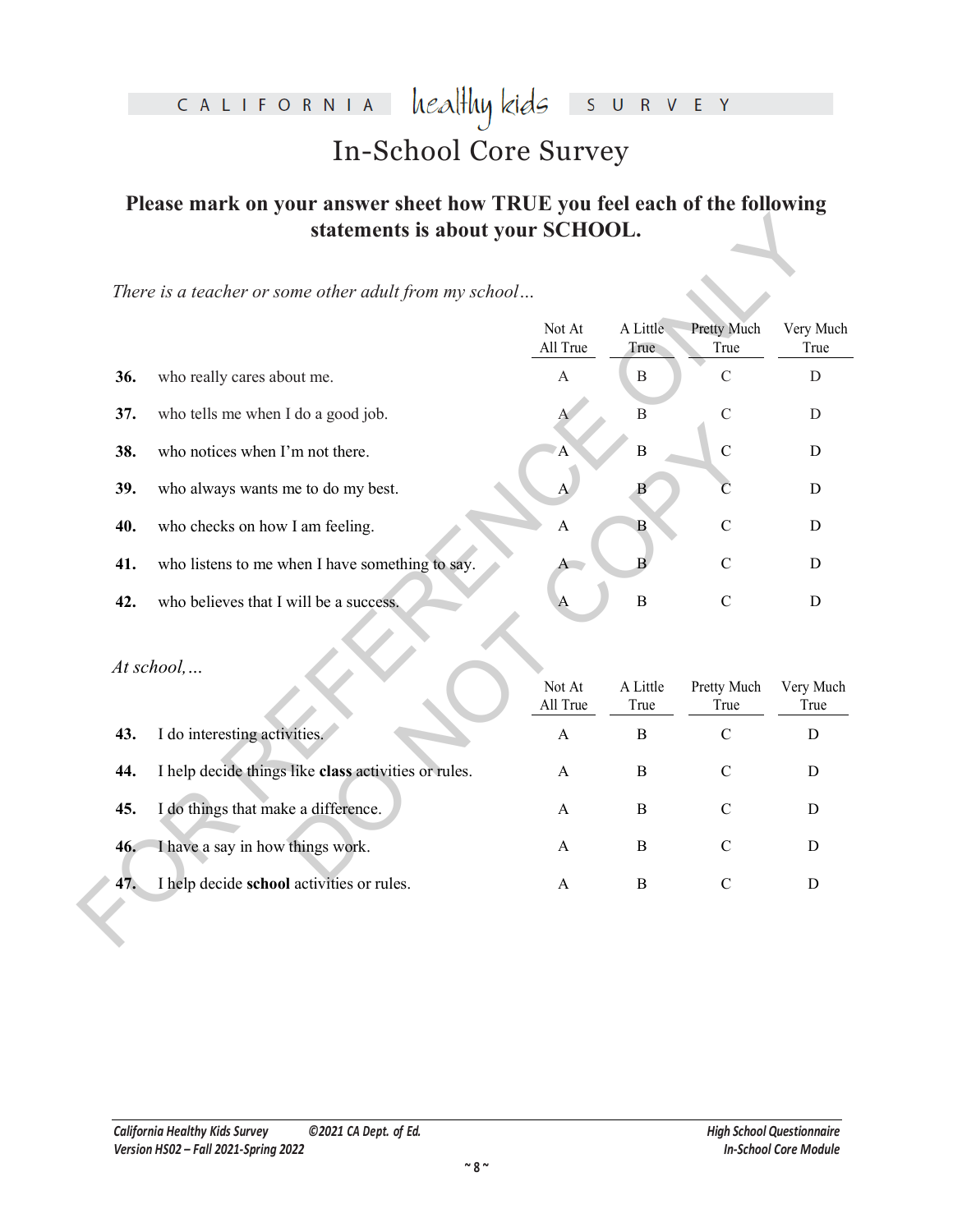### healthy kids CALIFORNIA

# In-School Core Survey

**The next questions ask about the use of alcohol, tobacco, marijuana, and other drugs, including pills or medications, to get "high" or for reasons other than medical, as ordered or prescribed by a doctor.**

# **Keep the following definitions in mind:**

- **One drink of ALCOHOL**, or alcoholic drink (beverage), means one regular size can/bottle of beer or wine cooler, one glass of wine, one mixed drink, or one shot glass of liquor.
- **•** Questions about alcohol do **not** include drinking a few sips of wine for religious purposes.
- **• DRUG** means any substance other than alcohol or tobacco, including pills and medications, used to get "high" ("loaded," "stoned," or "wasted") or for purposes other than prescribed by a doctor.
- other drugs, including pills or medications, to get "high" or for reasons<br>other than medical, as ordered or prescribed by a doctor.<br>Keep the following definitions in mind:<br>One drink of ALCOHOL<sub>2</sub> or alcoholic drink (bevera Internation of include drinking a few sips of wine for religiour any substance other than alcohol or tobacco, including pills and sead to get "high" ("loaded," "stoned," or "wasted") or for purposeribed by a doctor.<br>APE PR **• VAPES or VAPE PRODUCTS**: Electronic devices like vape pens, e-cigarettes, ehookah, hookah pens, e-vaporizers, tanks, pods, or mods used to inhale a vapor. Can be used to vape many things, including nicotine or just flavoring. Popular brands are JUUL, Suorin, SMOK, Zodiac Constellation, and Stiiizy.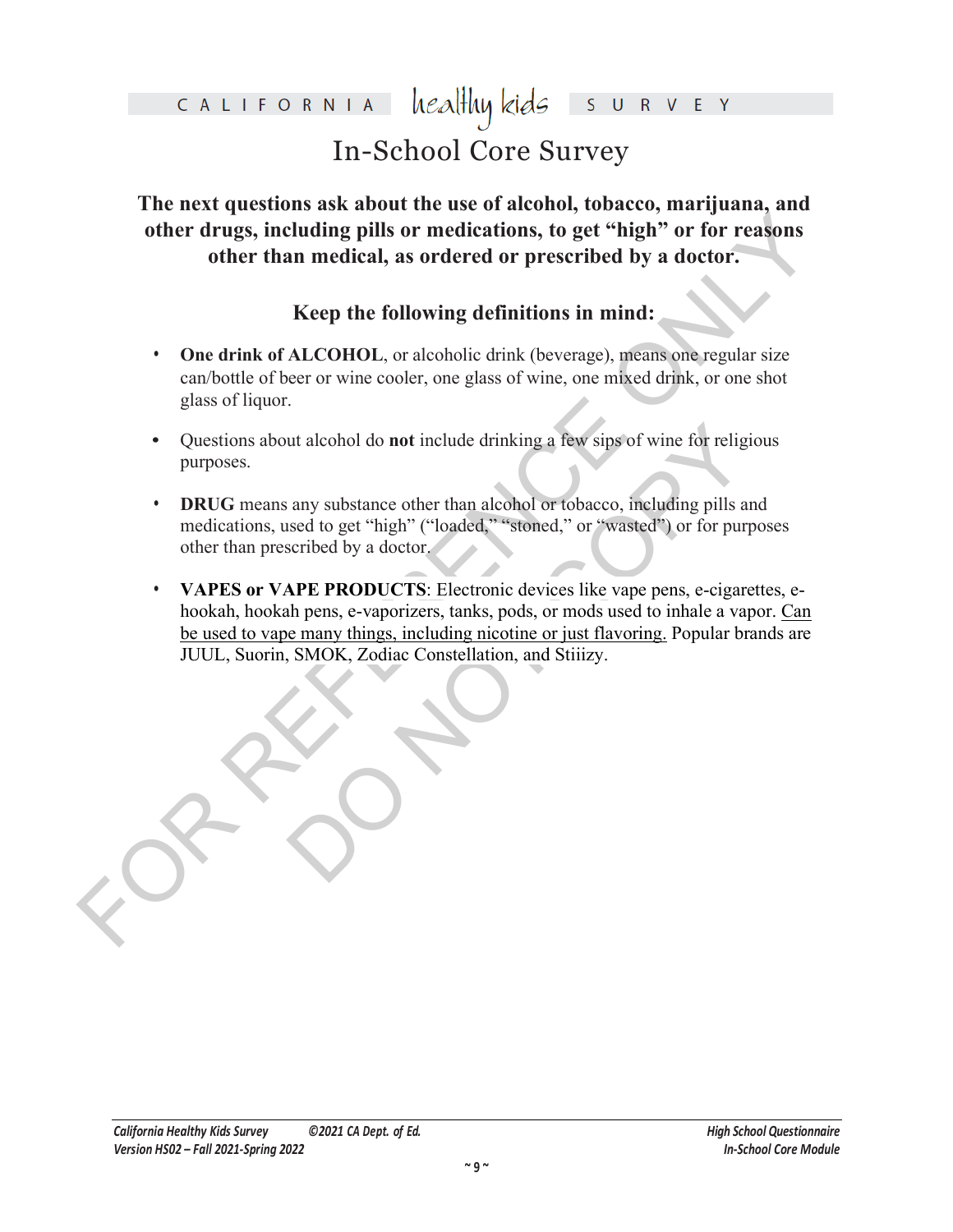# CALIFORNIA healthykids SURVEY

# In-School Core Survey

*During your life, how many times have you used the following?*

|      |                                                                                                                                  | Number of Times   |                  |                         |              |                |                                   |  |
|------|----------------------------------------------------------------------------------------------------------------------------------|-------------------|------------------|-------------------------|--------------|----------------|-----------------------------------|--|
|      |                                                                                                                                  | $\theta$<br>Times | Time             | $\overline{2}$<br>Times | 3<br>Times   | $4-6$<br>Times | $7\ \mathrm{or}$<br>More<br>Times |  |
| 48.  | A whole cigarette                                                                                                                | A                 | $\, {\bf B}$     | $\mathcal{C}$           | D            | E              | $\boldsymbol{\mathrm{F}}$         |  |
| 49.  | Smokeless tobacco (dip, chew, or snuff)                                                                                          | А                 | $\, {\bf B}$     | $\mathbf C$             | $\mathbf{D}$ | E              | $\mathbf{F}$                      |  |
| 50.  | Vape products                                                                                                                    | A                 | $\, {\bf B}$     |                         | D            | ${\bf E}$      | $\mathbf{F}$                      |  |
|      | $[ASKED IF Q50 = B, C, D, E, or F]$                                                                                              |                   |                  |                         |              |                |                                   |  |
| 50.A | Vaped tobacco or nicotine                                                                                                        | А                 | Β                |                         | $\mathbf D$  | $\mathbf E$    | $\mathbf{F}$                      |  |
| 50.B | Vaped marijuana or THC                                                                                                           | $\bullet$ A       | $\overline{B}$   | $\mathcal{C}$           | D            | E              | ${\bf F}$                         |  |
| 50.C | Vaped other product                                                                                                              | $\mathbf{A}$      | $\, {\bf B}$     | $\mathcal{C}$           | D            | E              | $\mathbf{F}$                      |  |
| 51.  | One full drink of alcohol (such as a can of<br>beer, glass of wine, wine cooler, or shot of<br>liquor)                           | A                 | B                | $\overline{C}$          | $\mathbf D$  | ${\bf E}$      | $\mathbf{F}$                      |  |
| 52.  | Marijuana (smoke, vape, eat, or drink)                                                                                           | $\mathbf{A}$      | $\, {\bf B}$     | $\mathcal{C}$           | D            | E              | $\mathbf{F}$                      |  |
| 53.  | Inhalants (things you sniff, huff, or breathe to<br>get "high" such as glue, paint, aerosol sprays,<br>gasoline, poppers, gases) | $\boldsymbol{A}$  | $\mathbf B$      | $\mathcal{C}$           | D            | E              | $\mathbf{F}$                      |  |
| 54.  | Cocaine, methamphetamine, or any<br>amphetamines (meth, speed, crystal, crank,<br>ice)                                           | A                 | $\mathbf B$      | $\mathbf C$             | D            | ${\bf E}$      | $\mathbf{F}$                      |  |
| 55.  | Relevan                                                                                                                          | A                 | B                | $\mathcal{C}$           | D            | E              | $\mathbf{F}$                      |  |
| 56.  | Ecstasy, LSD, or other psychedelics (acid,<br>mescaline, peyote, mushrooms)                                                      | A                 | $\boldsymbol{B}$ | $\mathcal{C}$           | D            | ${\bf E}$      | $\mathbf{F}$                      |  |
| 57.  | Prescription pain medication (Vicodin,<br>OxyContin, Percodan, Fentanyl)                                                         | A                 | B                | $\mathcal{C}$           | D            | E              | F                                 |  |
| 58.  | Cold/cough medicines or other over-the-<br>counter medicines to get "high"                                                       | A                 | $\, {\bf B}$     | ${\bf C}$               | $\mathbf D$  | $\mathbf E$    | $\mathbf F$                       |  |
| 59.  | Any other drug, pill, or medicine to get<br>"high" or for reasons other than medical                                             | A                 | $\, {\bf B}$     | $\mathbf C$             | $\mathbf D$  | E              | $\boldsymbol{\mathrm{F}}$         |  |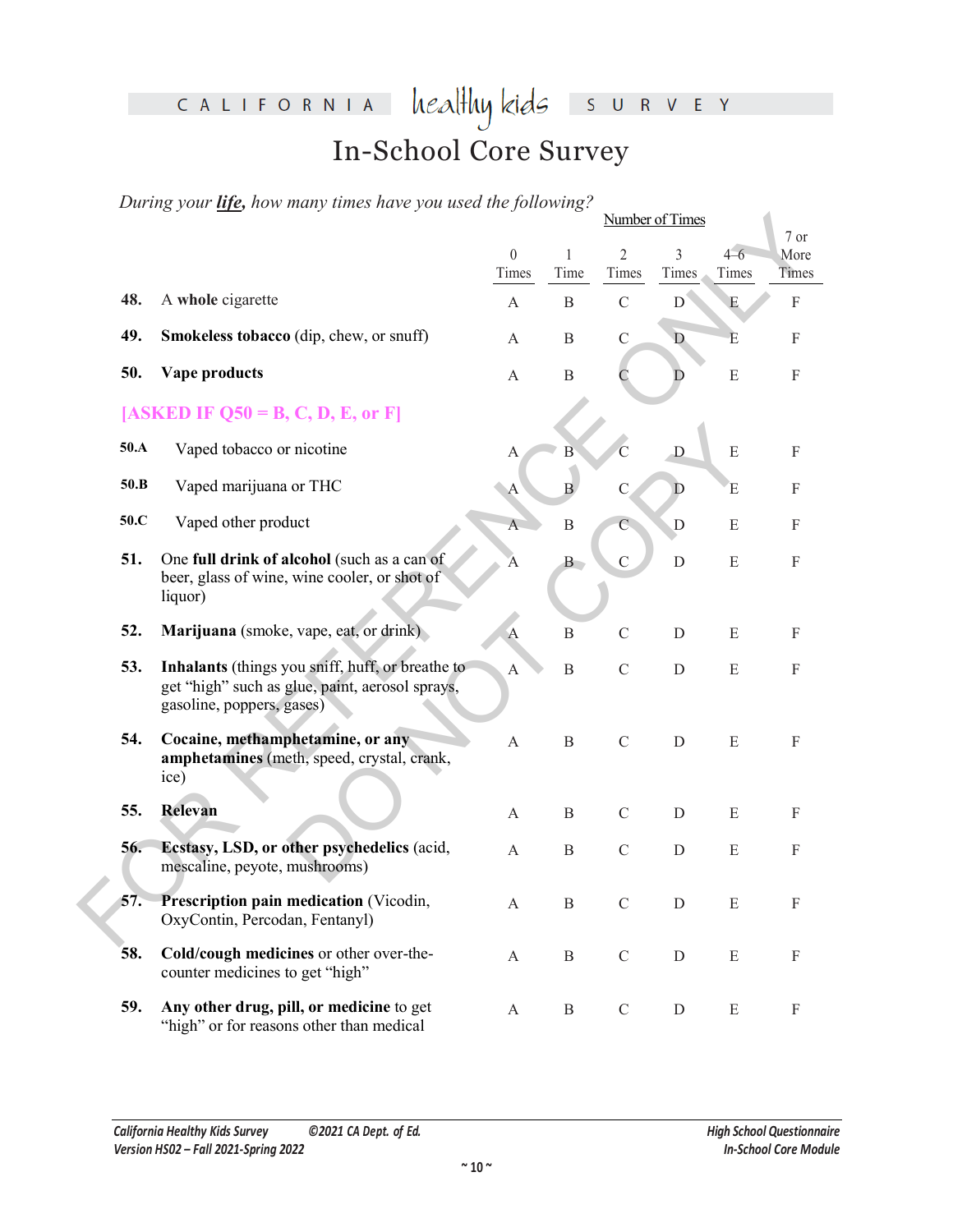#### healthy kids CALIFORNIA  $\mathsf{S}$ R V E Y U In-School Core Survey

*During your life, how many times have you been…* 

|     |                                                            | Number of Times |      |       |       |         |              |  |
|-----|------------------------------------------------------------|-----------------|------|-------|-------|---------|--------------|--|
|     |                                                            |                 |      |       |       |         | 7 or         |  |
|     |                                                            | $\theta$        |      |       |       | $4 - 6$ | More         |  |
|     |                                                            | Times           | Time | Times | Times | Times   | <b>Times</b> |  |
| 60. | very drunk or sick after drinking <b>alcohol?</b>          | А               | B    | C     | D     | E       | F            |  |
| 61. | "high" (loaded, stoned, or wasted) from using<br>drugs?    | А               | В    | C     |       | E       | F            |  |
| 62. | drunk on alcohol or "high" on drugs on school<br>property? | А               | В    |       |       | E       | F            |  |

## **[APPLICABLE FOR LIFETIME MARIJUANA USERS ONLY – Ask of students who reported ever using marijuana [IF Q52 = B, C, D, E, or**

|     |                                                                                                                                                                                                                                           | Number of Times   |                      |                         |                 |                  |                |
|-----|-------------------------------------------------------------------------------------------------------------------------------------------------------------------------------------------------------------------------------------------|-------------------|----------------------|-------------------------|-----------------|------------------|----------------|
|     |                                                                                                                                                                                                                                           | $\theta$          | 1                    | $\overline{2}$          | 3               | $4-6$            | 7 or<br>More   |
|     |                                                                                                                                                                                                                                           | Times             | Time                 | Times                   | Times           | Times            | Times          |
| 60. | very drunk or sick after drinking alcohol?                                                                                                                                                                                                | A                 | $\, {\bf B}$         | $\mathcal{C}$           | D               | E                | $\mathbf F$    |
| 61. | "high" (loaded, stoned, or wasted) from using<br>drugs?                                                                                                                                                                                   | A                 | $\mathbf B$          | $\mathcal{C}$           | D               | È                | ${\bf F}$      |
| 62. | drunk on alcohol or "high" on drugs on school<br>property?                                                                                                                                                                                | A                 | B                    |                         | D               | ${\bf E}$        | F              |
|     | <b>[APPLICABLE FOR LIFETIME MARIJUANA USERS ONLY - Ask of students who</b><br>reported ever using marijuana [IF $Q52 = B, C, D, E$ , or<br>During your <i>life</i> , how many times have you used marijuana in any of the following ways: |                   |                      |                         |                 |                  |                |
|     |                                                                                                                                                                                                                                           |                   |                      |                         | Number of Times |                  | 7 or           |
|     |                                                                                                                                                                                                                                           | $\theta$<br>Times | $\mathbf{1}$<br>Time | $\overline{2}$<br>Times | 3<br>Times      | $4 - 6$<br>Times | More<br>Times  |
| 63. | Smoke it?                                                                                                                                                                                                                                 | $\mathbf{A}$      | $\, {\bf B}$         | $\mathbf C$             | D               | $\mathbf E$      | ${\bf F}$      |
| 64. | In a vaping device (vape pens, mods, or portable<br>vaporizers)?                                                                                                                                                                          | A                 | B                    | $\mathcal{C}$           | $\mathbf D$     | E                | $\mathbf F$    |
| 65. | Eat or drink it in products made with marijuana?                                                                                                                                                                                          | A                 | $\, {\bf B}$         | $\mathbf C$             | $\mathbf D$     | E                | $\mathbf F$    |
|     | During the past 30 days, on how many days did you use                                                                                                                                                                                     |                   |                      |                         |                 |                  |                |
|     |                                                                                                                                                                                                                                           | $\boldsymbol{0}$  | 1                    | $\overline{2}$          | $3-9$           | $10-19$          | $20 - 30$      |
|     |                                                                                                                                                                                                                                           | Days              | Day                  | Days                    | Days            | Days             | Days           |
| 66. | cigarettes?                                                                                                                                                                                                                               | A                 | B                    | $\mathcal{C}$           | $\mathbf D$     | E                | $\mathbf{F}$   |
| 67. | smokeless tobacco (dip, chew, or snuff)?                                                                                                                                                                                                  | А                 | B                    | $\mathcal{C}$           | D               | E                | $\Gamma$       |
| σò. | $\mathbf{1}$ $\mathbf{0}$                                                                                                                                                                                                                 |                   | $\mathbf{L}$         | $\sim$                  | $\sqrt{ }$      | $\blacksquare$   | $\blacksquare$ |

|      |                                          | $\theta$ |     | $\mathfrak{D}_{\mathfrak{p}}$ | $3-9$ | 10-19 | 20-30                     |
|------|------------------------------------------|----------|-----|-------------------------------|-------|-------|---------------------------|
|      |                                          | Days     | Day | Days                          | Days  | Days  | Days                      |
| 66.  | cigarettes?                              | A        | B   | $\mathcal{C}$                 | D     | E     | $\boldsymbol{\mathrm{F}}$ |
| 67.  | smokeless tobacco (dip, chew, or snuff)? | A        | B   | $\mathcal{C}$                 | D     | E     | $\boldsymbol{\mathrm{F}}$ |
| 68.  | vape products?                           | A        | B   | $\mathcal{C}$                 | D     | E     | $\boldsymbol{\mathrm{F}}$ |
|      | [ASKED IF $Q68 = B, C, D, E,$ or F]      |          |     |                               |       |       |                           |
| 68.A | Vaped tobacco or nicotine                | A        | B   | $\mathcal{C}$                 | D     | E     | F                         |
| 68.B | Vaped marijuana or THC                   | A        | B   | $\mathcal{C}$                 | D     | E     | F                         |
| 68.C | Vaped other product                      | A        | B   | C                             | D     | Ε     | F                         |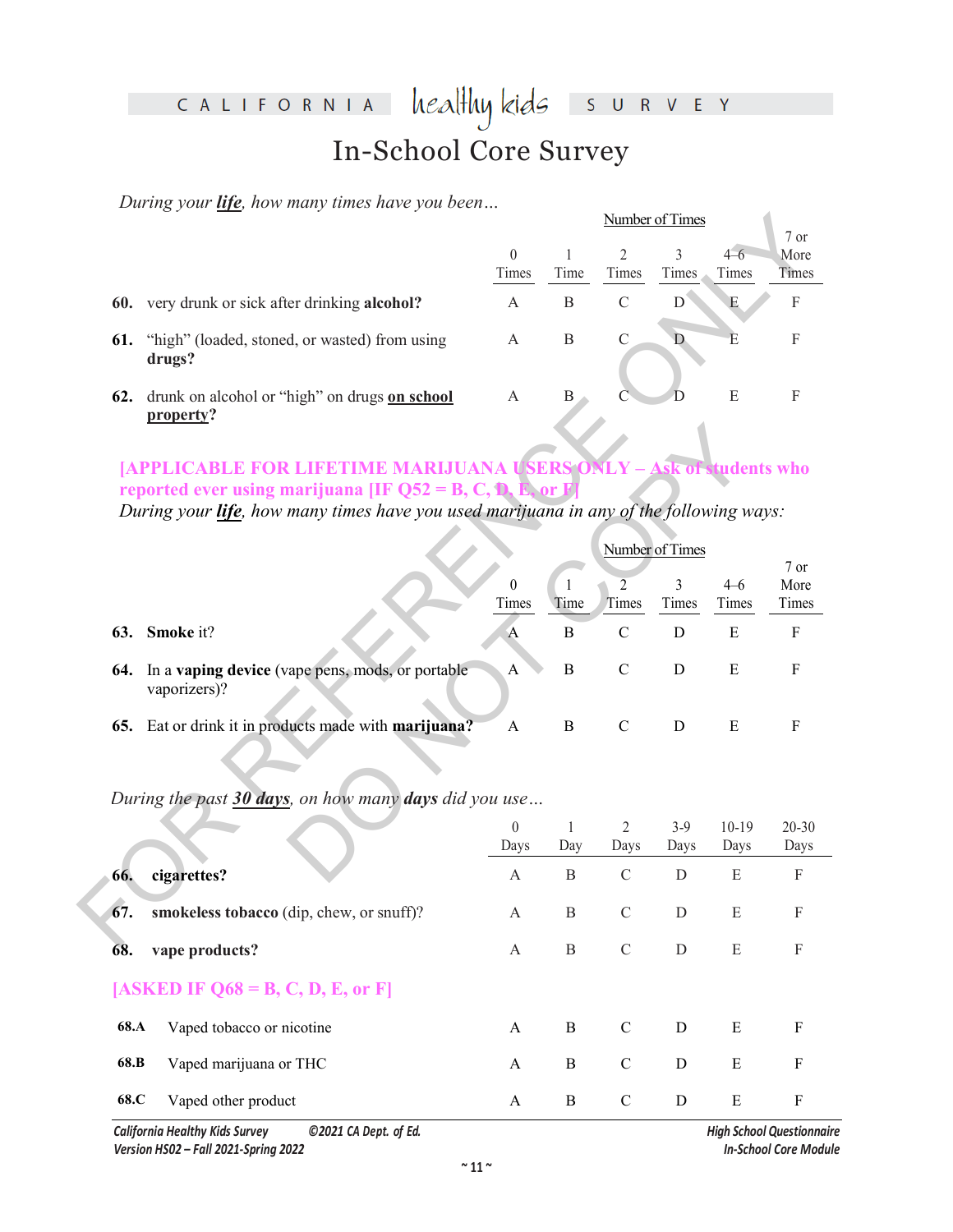## healthy kids CALIFORNIA S U R V E Y In-School Core Survey

*During the past 30 days, on how many days did you use…*

|     |                                                                                                              | $\boldsymbol{0}$<br>Days | $\mathbf{1}$<br>Day | 2<br>Days              | $3-9$<br>Days  | $10-19$<br>Days | $20 - 30$<br>Days         |
|-----|--------------------------------------------------------------------------------------------------------------|--------------------------|---------------------|------------------------|----------------|-----------------|---------------------------|
| 69. | one or more drinks of alcohol?                                                                               | $\mathbf{A}$             | B                   | $\mathcal{C}$          | D              | ${\bf E}$       | F                         |
| 70. | five or more drinks of alcohol in a row,<br>that is, within a couple of hours?                               | $\mathbf{A}$             | $\mathbf B$         | $\mathbf C$            | $\mathbf D$    | E.              | $\boldsymbol{\mathrm{F}}$ |
| 71. | marijuana (smoke, vape, eat, or drink)?                                                                      | A                        | $\, {\bf B}$        | C                      | D              | E               | $\mathbf F$               |
| 72. | inhalants (things you sniff, huff, or breathe to<br>get "high")?                                             | $\mathbf{A}$             | B                   | $\mathcal{C}$          | D              | ${\bf E}$       | ${\bf F}$                 |
| 73. | prescription drugs to get "high" or for reasons<br>other than prescribed?                                    | A                        | $\mathbf{B}$        | $\mathcal{C}$          | $\overline{D}$ | ${\bf E}$       | ${\bf F}$                 |
| 74. | any other drug, pill, or medicine to get "high" or<br>for reasons other than medical?                        | $\overline{A}$           | $\, {\bf B}$        | С                      | D              | ${\bf E}$       | $\boldsymbol{\mathrm{F}}$ |
| 75. | two or more substances at the same time<br>(for example, alcohol with marijuana,<br>ecstasy with mushrooms)? | А                        | $\, {\bf B}$        | $\mathcal{C}$          | $\mathbf D$    | ${\bf E}$       | $\mathbf{F}$              |
|     | During the past 30 days, on how many days on school property did you                                         |                          |                     |                        |                |                 |                           |
|     |                                                                                                              | $\theta$<br>Days         | $\mathbf{1}$<br>Day | $\overline{2}$<br>Days | $3-9$<br>Days  | $10-19$<br>Days | 20-30<br>Days             |
| 76. | smoke cigarettes?                                                                                            | $\mathbf{A}$             | $\, {\bf B}$        | $\mathbf C$            | $\mathbf D$    | ${\bf E}$       | ${\bf F}$                 |
| 77. | use smokeless tobacco (dip, chew, or snuff)?                                                                 | A                        | $\bf{B}$            | $\mathbf C$            | $\mathbf D$    | ${\bf E}$       | ${\bf F}$                 |
| 78. | vape?                                                                                                        | A                        | $\bf{B}$            | $\mathcal{C}$          | $\mathbf D$    | ${\bf E}$       | ${\bf F}$                 |
| 79. | have at least one drink of alcohol?                                                                          | A                        | $\bf{B}$            | $\mathbf C$            | D              | E               | $\boldsymbol{\mathrm{F}}$ |
| 80. | use marijuana (smoke, vape, eat, or<br>drink)?                                                               | A                        | $\bf{B}$            | $\mathbf C$            | D              | E               | $\mathbf{F}$              |

*During the past 30 days, on how many days on school property did you…* 

|     |                                                                                           | $\theta$     |     | $\mathfrak{D}$ | $3-9$ | 10-19 | $20 - 30$    |
|-----|-------------------------------------------------------------------------------------------|--------------|-----|----------------|-------|-------|--------------|
|     |                                                                                           | Days         | Day | Days           | Days  | Days  | Days         |
| 76. | smoke cigarettes?                                                                         | A            | B   | $\mathcal{C}$  | D     | E     | ${\bf F}$    |
| 77. | use smokeless tobacco (dip, chew, or snuff)?                                              | A            | B   | $\mathcal{C}$  | D     | E     | $\mathbf F$  |
| 78. | vape?                                                                                     | A            | B   | C              | D     | E     | $\mathbf{F}$ |
| 79. | have at least one drink of alcohol?                                                       | $\mathsf{A}$ | B   | C              | D     | E     | $\mathbf{F}$ |
| 80. | use marijuana (smoke, vape, eat, or<br>drink)?                                            | $\mathsf{A}$ | B   | $\mathcal{C}$  | D     | E     | F            |
| 81. | use any other drug, pill, or medicine to get<br>"high" or for reasons other than medical? | $\mathsf{A}$ | B   | C              | D     | E     | F            |
| 82. | breathe the smoke or vapor from someone<br>who was using cigarettes or e-cigarettes?      | $\mathsf{A}$ | B   | C              | D     | E     | F            |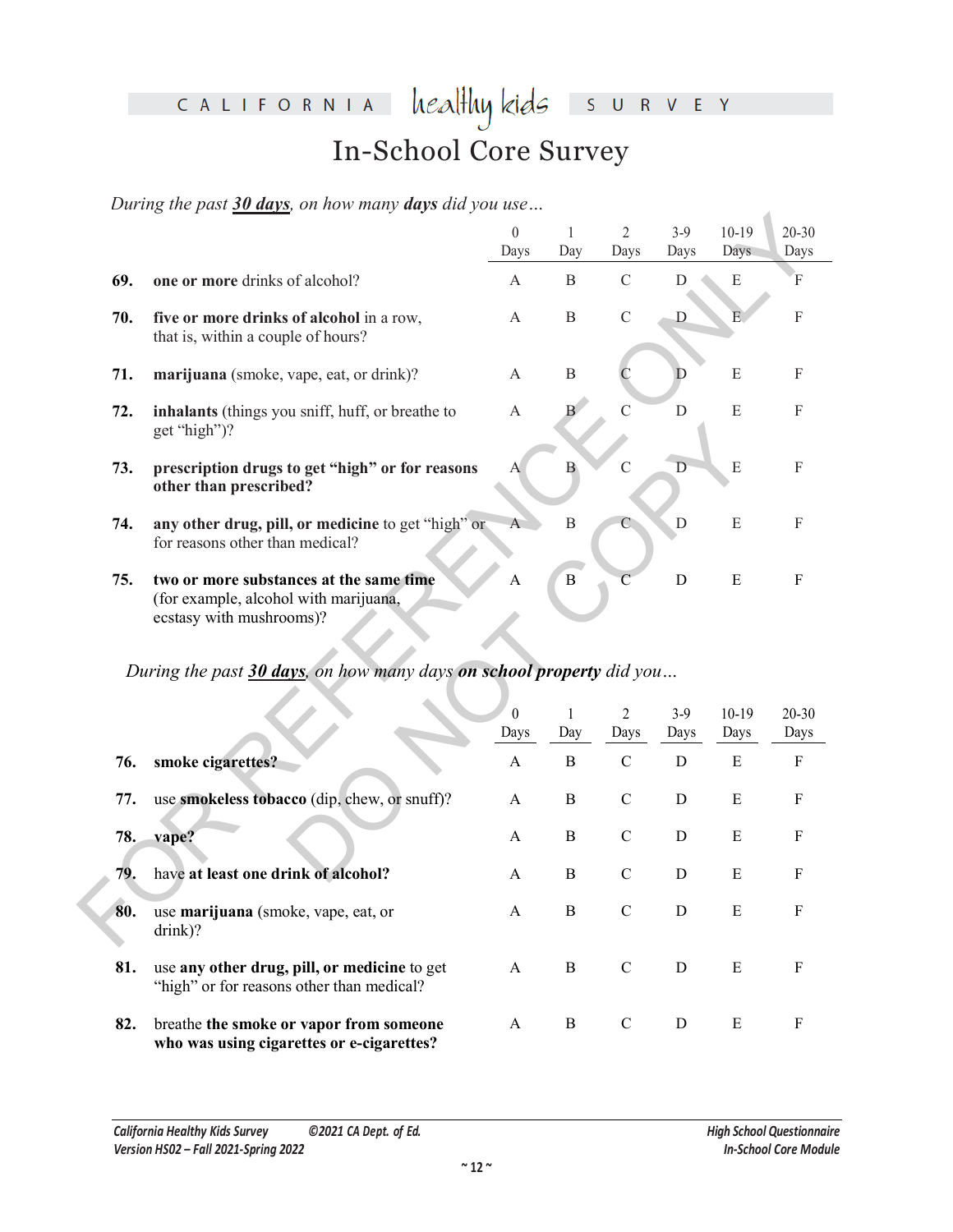#### heal<del>l</del>luy kids CALIFORNIA S U R V E Y

# In-School Core Survey

*How much do people risk harming themselves physically and in other ways when they do the following?* How Much Risk or Harm

|     | following?                                                                                           |                   |                     | How Much Risk or Harm |                |               |
|-----|------------------------------------------------------------------------------------------------------|-------------------|---------------------|-----------------------|----------------|---------------|
|     |                                                                                                      |                   | Great               | Moderate              | Slight         | None          |
| 83. | Smoke cigarettes occasionally                                                                        |                   | $\mathbf{A}$        | В                     | $\mathcal{C}$  | D             |
| 84. | Smoke 1 or more packs of cigarettes each day                                                         |                   | A                   | $\mathbf{B}$          | $\mathbf C$    | $\mathbf D$   |
| 85. | Vape tobacco or nicotine occasionally                                                                |                   | $\mathbf{A}$        | $\overrightarrow{B}$  | $\mathcal{C}$  | D             |
| 86. | Vape tobacco or nicotine several times a day (100 puffs or<br>more)                                  |                   | Ą.                  | $\bf{B}$              | $\mathbf C$    | $\mathbf D$   |
| 87. | Drink alcohol (beer, wine, liquor) occasionally                                                      |                   |                     | B                     | $\overline{C}$ | D             |
| 88. | Have five or more drinks of alcohol once or twice a week                                             |                   | $\mathbf{A}$        | $\overline{B}$        | $\mathcal{C}$  | D             |
| 89. | Use marijuana occasionally (smoke, vape, eat, or drink)                                              |                   | Α                   | $\overline{B}$        | $\mathcal{C}$  | D             |
| 90. | Use marijuana daily                                                                                  |                   | $A^{\dagger}$       | $\bf{B}$              | $\mathbf C$    | D             |
|     | How difficult is it for students in your grade to get any of the following if they really want them? |                   |                     |                       |                |               |
|     |                                                                                                      | Very<br>Difficult | Fairly<br>Difficult | Fairly<br>Easy        | Very Easy      | Don't<br>Know |
| 91. | Cigarettes                                                                                           | A                 | $\bf{B}$            | $\mathbf C$           | D              | ${\bf E}$     |
|     | Vape products                                                                                        | $\mathbf{A}$      | $\, {\bf B}$        | $\mathcal{C}$         | D              | E             |
| 92. |                                                                                                      |                   |                     |                       |                |               |
| 93. | Alcohol                                                                                              | $\mathbf{A}$      | $\bf{B}$            | $\mathbf C$           | $\mathbf D$    | E             |
| 94. | Marijuana                                                                                            | A                 | B                   | $\mathbf C$           | D              | E             |

*How difficult is it for students in your grade to get any of the following if they really want them?*

|                                                                                                                                           | more)                                                    |              |              |               |               |      |  |
|-------------------------------------------------------------------------------------------------------------------------------------------|----------------------------------------------------------|--------------|--------------|---------------|---------------|------|--|
| 87.                                                                                                                                       | Drink alcohol (beer, wine, liquor) occasionally          |              |              | B             | $\mathcal{C}$ | D    |  |
| 88.                                                                                                                                       | Have five or more drinks of alcohol once or twice a week |              | A            | B             | $\mathsf{C}$  | D    |  |
| 89.                                                                                                                                       | Use marijuana occasionally (smoke, vape, eat, or drink)  |              |              | B             | $\mathcal{C}$ | D    |  |
| 90.                                                                                                                                       | Use marijuana daily                                      |              | $\mathbf{A}$ | $\bf{B}$      | $\mathbf C$   | D    |  |
| How difficult is it for students in your grade to get any of the following if they really want them?<br>Very<br>Fairly<br>Fairly<br>Don't |                                                          |              |              |               |               |      |  |
|                                                                                                                                           |                                                          | Difficult    | Difficult    | Easy          | Very Easy     | Know |  |
| 91.                                                                                                                                       | Cigarettes                                               | A            | $\bf{B}$     | $\mathcal{C}$ | D             | E    |  |
| 92.                                                                                                                                       | Vape products                                            | $\mathbf{A}$ | B            | $\mathcal{C}$ | D             | E    |  |
| 93.                                                                                                                                       | Alcohol                                                  | A            | B            | $\mathcal{C}$ | D             | E    |  |
| 94.                                                                                                                                       | Marijuana                                                | A            | B            | $\mathcal{C}$ | D             | Ε    |  |

### **EACH ITEM APPLICABLE FOR LIFETIME USERS OF THAT SUBSTANCE ONLY**

*How many times have you tried to quit or stop using…* 

|     | ©2021 CA Dept. of Ed.<br><b>California Healthy Kids Survey</b><br>Version HSO2 - Fall 2021-Spring 2022 |                                 |       |      |                  | <b>High School Questionnaire</b><br><b>In-School Core Module</b> |
|-----|--------------------------------------------------------------------------------------------------------|---------------------------------|-------|------|------------------|------------------------------------------------------------------|
| 96. | smoking or vaping tobacco or nicotine?                                                                 | A                               | B     |      | D                | E                                                                |
|     | [IF Q48 = B, C, D, E, or F OR Q50 = B, C, D, E, or F]                                                  |                                 |       |      |                  |                                                                  |
|     |                                                                                                        | Does Not<br>Apply,<br>Don't Use | Times | Time | $2 - 3$<br>Times | 4 or More<br>Times                                               |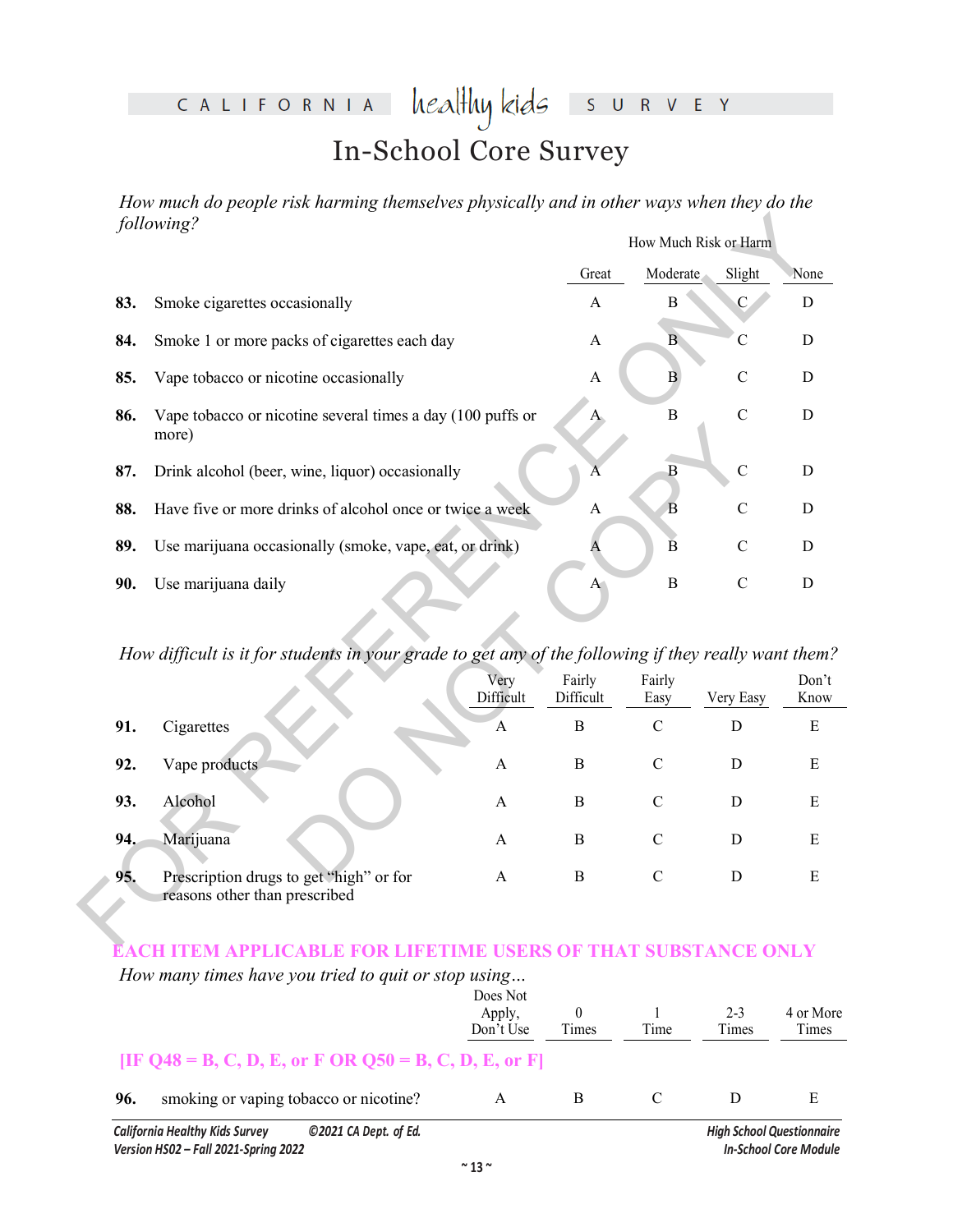## heal<del>l</del>luy kids CALIFORNIA S U R V E Y In-School Core Survey

|     |                                                                                                | Does Not<br>Apply,<br>Don't Use | $\boldsymbol{0}$<br>Times | $\mathbf{1}$<br>Time | $2 - 3$<br>Times | 4 or More<br>Times |
|-----|------------------------------------------------------------------------------------------------|---------------------------------|---------------------------|----------------------|------------------|--------------------|
|     | [IF Q51 = B, C, D, E, or F]                                                                    |                                 |                           |                      |                  |                    |
| 97. | alcohol?                                                                                       | $\mathbf A$                     | $\, {\bf B}$              | $\mathcal{C}$        |                  | ${\bf E}$          |
|     | [IF Q52 = B, C, D, E, or F]                                                                    |                                 |                           |                      |                  |                    |
| 98. | marijuana?                                                                                     | $\mathbf A$                     | $\, {\bf B}$              | $\mathbf C$          | $\mathbf D$      | ${\bf E}$          |
| 99. | Does your school ban tobacco use and vaping on school property and at school sponsored events? |                                 |                           |                      |                  |                    |
|     | A)<br>$\rm No$<br>Yes<br>B)<br>Don't know<br>$\mathbf{C}$                                      |                                 |                           |                      |                  |                    |

- **A)** No
- **B)** Yes
- **C)** Don't know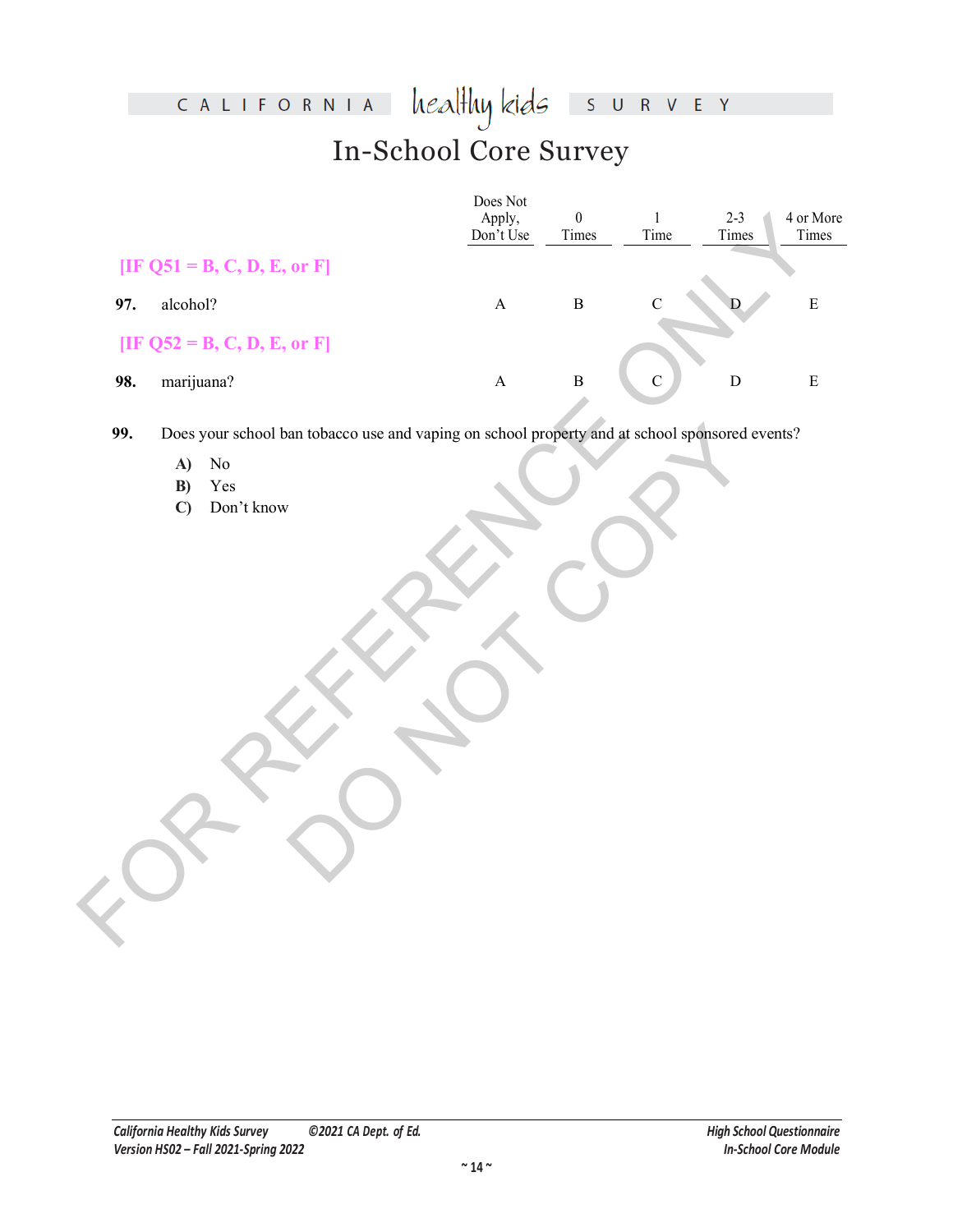#### healthy kids CALIFORNIA S U R V E Y

# In-School Core Survey

Next are questions about violence, safety, harassment, & bullying on school property.

#### **100.** How safe do you feel when you are at school?

- **A)** Very safe
- **B)** Safe
- **C)** Neither safe nor unsafe
- **D)** Unsafe
- **E)** Very unsafe

### *During the past 12 months, how many times on school property have you…*

|      | on school property.                                                                             |                       |                             |               |             |
|------|-------------------------------------------------------------------------------------------------|-----------------------|-----------------------------|---------------|-------------|
| 100. | How safe do you feel when you are at school?                                                    |                       |                             |               |             |
|      | Very safe<br>A)                                                                                 |                       |                             |               |             |
|      | Safe<br>B)<br>Neither safe nor unsafe<br>$\mathbf{C}$                                           |                       |                             |               |             |
|      | Unsafe<br>D)                                                                                    |                       |                             |               |             |
|      | Very unsafe<br>E)                                                                               |                       |                             |               |             |
|      |                                                                                                 |                       |                             |               |             |
|      | During the past 12 months, how many times on school property have you                           |                       | Happened on School Property |               |             |
|      |                                                                                                 | $\theta$              |                             | $2$ to $3$    | 4 or More   |
|      |                                                                                                 | Times                 | Time                        | Times         | Times       |
|      | 101. been pushed, shoved, slapped, hit, or kicked by<br>someone who wasn't just kidding around? | A                     | B                           | $\mathcal{C}$ | D           |
|      | 102. been afraid of being beaten up?                                                            | A                     | B                           | $\mathcal{C}$ | D           |
|      | 103. been in a physical fight?                                                                  |                       | $\boldsymbol{B}$            | C             | D           |
|      | 104. had mean rumors or lies spread about you?                                                  | A                     | $\boldsymbol{B}$            | $\mathcal{C}$ | D           |
|      | 105. had sexual jokes, comments, or gestures made to you?                                       | A                     | B                           | $\mathcal{C}$ | D           |
|      | 106. been made fun of because of your looks or the way<br>you talk?                             | A                     | B                           | $\mathcal{C}$ | D           |
| 107. | had your property stolen or deliberately damaged,<br>such as your car, clothing, or books?      | A                     | B                           | $\mathsf{C}$  | D           |
|      | 108. been offered, sold, or given an illegal drug?                                              | A                     | B                           | $\mathcal{C}$ | D           |
| 109. | damaged school property on purpose?                                                             | A                     | B                           | $\mathcal{C}$ | D           |
|      | 110. carried a gun?                                                                             | A                     | $\boldsymbol{B}$            | $\mathcal{C}$ | D           |
|      | 111. carried any other weapon (such as a knife or club)?                                        | $\boldsymbol{\rm{A}}$ | $\boldsymbol{B}$            | $\mathcal{C}$ | $\mathbf D$ |
| 112. | been threatened or injured with a weapon (gun, knife,<br>club, etc.)?                           | A                     | $\bf{B}$                    | $\mathbf C$   | D           |
| 113. | seen someone carrying a gun, knife, or other weapon?                                            | A                     | B                           | C             | D           |
|      | 114. been threatened with harm or injury?                                                       | A                     | $\bf{B}$                    | $\mathbf C$   | D           |
|      | 115. been made fun of, insulted, or called names?                                               | A                     | B                           | $\mathsf{C}$  | D           |
|      |                                                                                                 |                       |                             |               |             |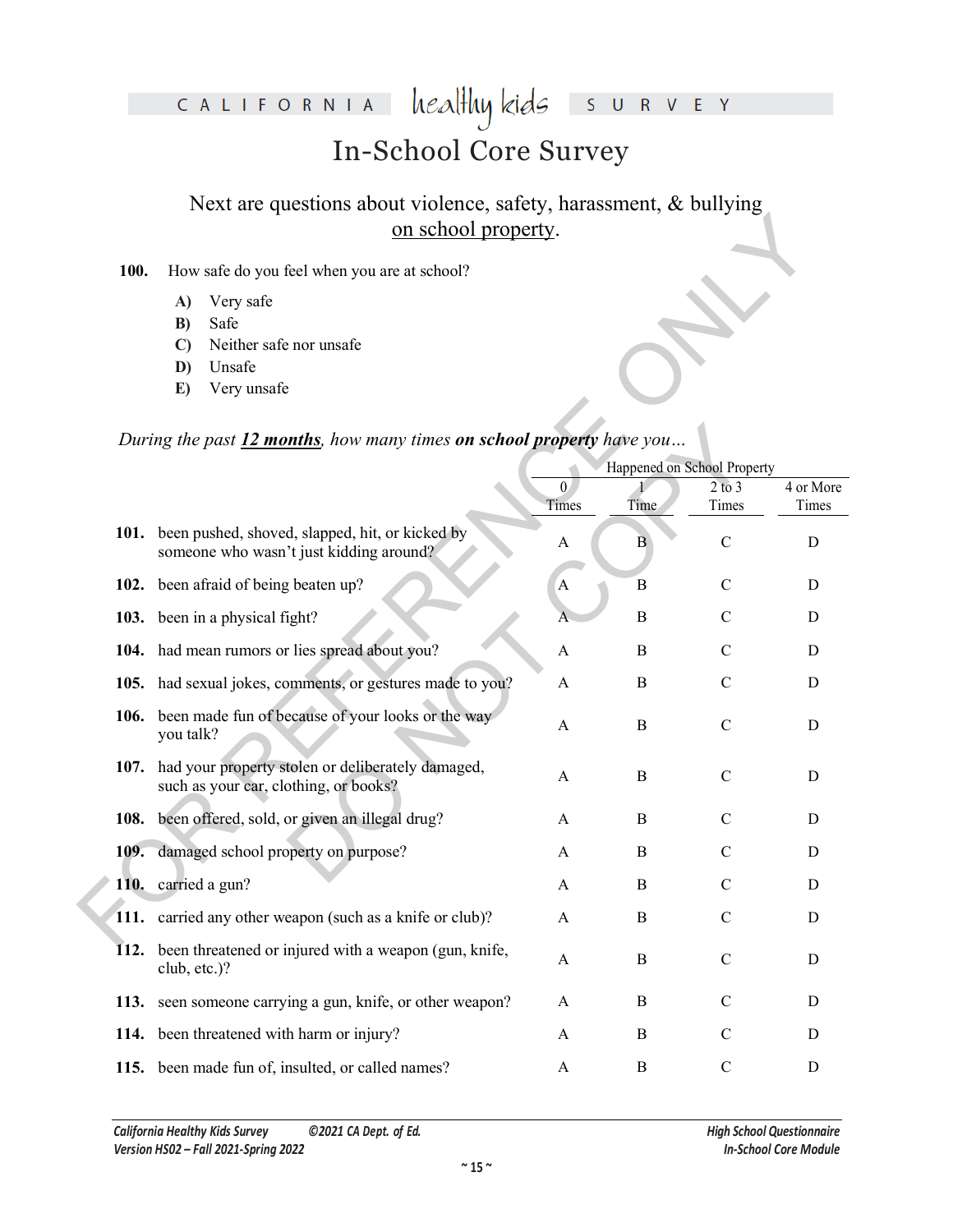#### healthy kids CALIFORNIA R V E Y  $S$ In-School Core Survey

*During the past 12 months, how many times on school property were you harassed or bullied for any of the following reasons?* [You were **bullied** if you were shoved, hit, threatened, called mean names, teased, or had other unpleasant physical or verbal things done to you repeatedly or in a severe way. It is **not bullying** when two students of about the same strength or power quarrel or fight.]

|      |                                                                                                                                                                         | Happened on School Property |                  |                     |                    |
|------|-------------------------------------------------------------------------------------------------------------------------------------------------------------------------|-----------------------------|------------------|---------------------|--------------------|
|      |                                                                                                                                                                         | $\theta$<br>Times           | Time             | $2$ to $3$<br>Times | 4 or More<br>Times |
| 116. | Your race, ethnicity, or national origin                                                                                                                                | A                           | $\boldsymbol{B}$ | $\mathcal{C}$       | D                  |
| 117. | Your religion                                                                                                                                                           |                             | $\overline{B}$   | $\mathcal{C}$       | $\mathbf D$        |
| 118. | Your gender                                                                                                                                                             | А                           | $\overline{B}$   | $\overline{C}$      | $\mathbf D$        |
| 119. | Because you are gay, lesbian, or bisexual or<br>someone thought you were                                                                                                | A                           | B                | $\mathcal{C}$       | D                  |
| 120. | A physical or mental disability                                                                                                                                         | A                           | $\, {\bf B}$     | $\mathcal{C}$       | D                  |
| 121. | You are an immigrant or someone thought you were                                                                                                                        | $\mathbf{A}$                | B                | $\mathcal{C}$       | D                  |
| 122. | Any other reason                                                                                                                                                        | A                           | $\bf{B}$         | $\mathbf C$         | D                  |
| 123. | During the past 12 months, how many times did other students spread mean rumors or lies, or<br>hurtful pictures, about you online, on social media, or on a cell phone? |                             |                  |                     |                    |
|      | A) 0 times (never)                                                                                                                                                      |                             |                  |                     |                    |
|      | 1 time<br>B)                                                                                                                                                            |                             |                  |                     |                    |
|      | $2-3$ times<br>$\mathbf{C}$<br>D) 4 or more times                                                                                                                       |                             |                  |                     |                    |
|      |                                                                                                                                                                         |                             |                  |                     |                    |
| 124. | Do you consider yourself a member of a gang?                                                                                                                            |                             |                  |                     |                    |
|      | No<br>A)                                                                                                                                                                |                             |                  |                     |                    |
|      | B) Yes                                                                                                                                                                  |                             |                  |                     |                    |

- **123.** During the past **12 months**, how many times did other students spread mean rumors or lies, or hurtful pictures, about you online, on social media, or on a cell phone?
	- **A)** 0 times (never)
	- **B)** 1 time
	- **C)** 2–3 times
	- **D)** 4 or more times

### **124.** Do you consider yourself a member of a gang?

- **A)** No
- **B)** Yes
- **125.** During the past **12 months**, did you ever feel so sad or hopeless almost every day for **two weeks or more** that you stopped doing some usual activities?
	- **A)** No
	- **B)** Yes
- **126.** During the past **12 months**, did you ever seriously consider attempting suicide?
	- **A)** No
	- **B)** Yes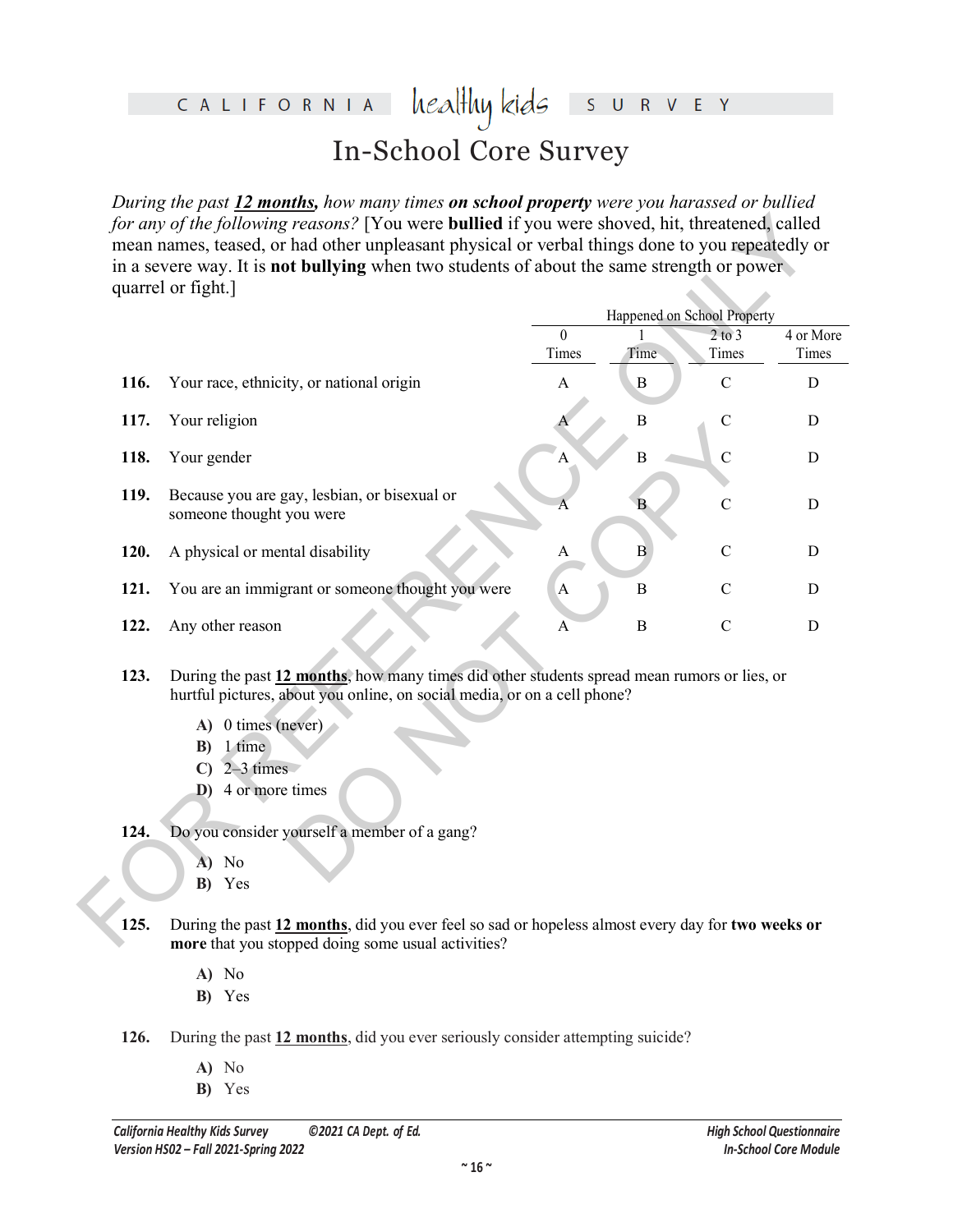#### heal<del>l</del>luy kids CALIFORNIA  $S$  U R V E Y In-School Core Survey

| A Little<br>Not At<br>Pretty<br>All True<br>True<br>Much True<br>$\overline{C}$<br>127.<br>I had a hard time relaxing.<br>$\mathbf{A}$<br>$\bf{B}$<br>I felt sad and down.<br>128.<br>$\mathbf C$<br>$\bf{B}$<br>A<br>$\overline{C}$<br>129.<br>$\mathbf B$<br>I was easily irritated.<br>$\mathbf{A}$<br>$\overline{B}$<br>130.<br>$\mathbf C$<br>It was hard for me to cope and I thought I<br>$\mathbf{A}$<br>would panic.<br>$\overline{C}$<br>131.<br>It was hard for me to get excited about anything.<br>B<br>$\mathbf{A}$<br>Please tell us how true each statement is of you.<br>A Little<br>Not At<br>Pretty<br>All True<br>Much True<br>True<br>132.<br>Each day I look forward to having a lot of fun.<br>$\overline{B}$<br>$\mathcal{C}$<br>$\mathbf{A}$<br>133.<br>I usually expect to have a good day.<br>$\mathcal{C}$<br>$\bf{B}$<br>$\mathsf{A}$<br>Overall, I expect more good things to happen to<br>134.<br>$\mathbf B$<br>$\mathcal{C}$<br>$\mathbf{A}$<br>me than bad things.<br>Please describe your level of satisfaction below<br>I would describe my satisfaction with<br>A Little<br>A Little<br>Very<br>Dissatisfied<br>Dissatisfied<br>Satisfied<br>Dissatisfied<br>Satisfied<br>135.<br>my family life as<br>$\, {\bf B}$<br>$\mathcal{C}$<br>$\mathbf{A}$<br>D<br>E | Over the past 30 days, how true do you feel these statements are about you? |  |  |  |  |  |                   |  |
|-----------------------------------------------------------------------------------------------------------------------------------------------------------------------------------------------------------------------------------------------------------------------------------------------------------------------------------------------------------------------------------------------------------------------------------------------------------------------------------------------------------------------------------------------------------------------------------------------------------------------------------------------------------------------------------------------------------------------------------------------------------------------------------------------------------------------------------------------------------------------------------------------------------------------------------------------------------------------------------------------------------------------------------------------------------------------------------------------------------------------------------------------------------------------------------------------------------------------------------------------------------------------------------------------------|-----------------------------------------------------------------------------|--|--|--|--|--|-------------------|--|
|                                                                                                                                                                                                                                                                                                                                                                                                                                                                                                                                                                                                                                                                                                                                                                                                                                                                                                                                                                                                                                                                                                                                                                                                                                                                                                     |                                                                             |  |  |  |  |  | Very<br>Much True |  |
|                                                                                                                                                                                                                                                                                                                                                                                                                                                                                                                                                                                                                                                                                                                                                                                                                                                                                                                                                                                                                                                                                                                                                                                                                                                                                                     |                                                                             |  |  |  |  |  | D                 |  |
|                                                                                                                                                                                                                                                                                                                                                                                                                                                                                                                                                                                                                                                                                                                                                                                                                                                                                                                                                                                                                                                                                                                                                                                                                                                                                                     |                                                                             |  |  |  |  |  | D                 |  |
|                                                                                                                                                                                                                                                                                                                                                                                                                                                                                                                                                                                                                                                                                                                                                                                                                                                                                                                                                                                                                                                                                                                                                                                                                                                                                                     |                                                                             |  |  |  |  |  | D                 |  |
|                                                                                                                                                                                                                                                                                                                                                                                                                                                                                                                                                                                                                                                                                                                                                                                                                                                                                                                                                                                                                                                                                                                                                                                                                                                                                                     |                                                                             |  |  |  |  |  | $\mathbf D$       |  |
|                                                                                                                                                                                                                                                                                                                                                                                                                                                                                                                                                                                                                                                                                                                                                                                                                                                                                                                                                                                                                                                                                                                                                                                                                                                                                                     |                                                                             |  |  |  |  |  | $\mathbf D$       |  |
|                                                                                                                                                                                                                                                                                                                                                                                                                                                                                                                                                                                                                                                                                                                                                                                                                                                                                                                                                                                                                                                                                                                                                                                                                                                                                                     |                                                                             |  |  |  |  |  | Very<br>Much True |  |
|                                                                                                                                                                                                                                                                                                                                                                                                                                                                                                                                                                                                                                                                                                                                                                                                                                                                                                                                                                                                                                                                                                                                                                                                                                                                                                     |                                                                             |  |  |  |  |  | D                 |  |
|                                                                                                                                                                                                                                                                                                                                                                                                                                                                                                                                                                                                                                                                                                                                                                                                                                                                                                                                                                                                                                                                                                                                                                                                                                                                                                     |                                                                             |  |  |  |  |  | D                 |  |
|                                                                                                                                                                                                                                                                                                                                                                                                                                                                                                                                                                                                                                                                                                                                                                                                                                                                                                                                                                                                                                                                                                                                                                                                                                                                                                     |                                                                             |  |  |  |  |  | D                 |  |
|                                                                                                                                                                                                                                                                                                                                                                                                                                                                                                                                                                                                                                                                                                                                                                                                                                                                                                                                                                                                                                                                                                                                                                                                                                                                                                     |                                                                             |  |  |  |  |  |                   |  |
|                                                                                                                                                                                                                                                                                                                                                                                                                                                                                                                                                                                                                                                                                                                                                                                                                                                                                                                                                                                                                                                                                                                                                                                                                                                                                                     |                                                                             |  |  |  |  |  |                   |  |
|                                                                                                                                                                                                                                                                                                                                                                                                                                                                                                                                                                                                                                                                                                                                                                                                                                                                                                                                                                                                                                                                                                                                                                                                                                                                                                     |                                                                             |  |  |  |  |  | Very<br>Satisfied |  |
|                                                                                                                                                                                                                                                                                                                                                                                                                                                                                                                                                                                                                                                                                                                                                                                                                                                                                                                                                                                                                                                                                                                                                                                                                                                                                                     |                                                                             |  |  |  |  |  | $\rm F$           |  |

|                                                                                           | would panic.                                                           |                    |                  |                     |                   |  |  |  |
|-------------------------------------------------------------------------------------------|------------------------------------------------------------------------|--------------------|------------------|---------------------|-------------------|--|--|--|
| 131.                                                                                      | It was hard for me to get excited about anything.                      | A                  | Β                | $\overline{C}$      | D                 |  |  |  |
|                                                                                           | Please tell us how true each statement is of you.                      |                    |                  |                     |                   |  |  |  |
|                                                                                           |                                                                        | Not At<br>All True | A Little<br>True | Pretty<br>Much True | Very<br>Much True |  |  |  |
| 132.                                                                                      | Each day I look forward to having a lot of fun.                        | $\mathbf{A}$       | $\overline{B}$   | $\mathcal{C}$       | D                 |  |  |  |
| 133.                                                                                      | I usually expect to have a good day.                                   | A                  | $\mathbf B$      | C                   | D                 |  |  |  |
| 134.                                                                                      | Overall, I expect more good things to happen to<br>me than bad things. | $\mathsf{A}$       | B                | C                   | D                 |  |  |  |
| Please describe your level of satisfaction below<br>I would describe my satisfaction with |                                                                        |                    |                  |                     |                   |  |  |  |
|                                                                                           | Very                                                                   |                    | A Little         | A Little            | Very              |  |  |  |

## **Please describe your level of satisfaction below**

|      |                         | Very<br>Dissatisfied | Dissatisfied | A Little<br>Dissatisfied | A Little<br>Satisfied | Satisfied | Very<br>Satisfied |
|------|-------------------------|----------------------|--------------|--------------------------|-----------------------|-----------|-------------------|
| 135. | my family life as       | A                    | B            | C                        | D                     | Е         | F                 |
| 136. | my friendships as       | A                    | B            | C                        | D                     | E         | F                 |
| 137. | my school experience as | A                    | B            | C                        | D                     | E         | F                 |
| 138. | myself as               | A                    | B            | C                        | D                     | E         | F                 |
| 139. | where I live as         | A                    | B            | C                        | D                     | Е         | F                 |